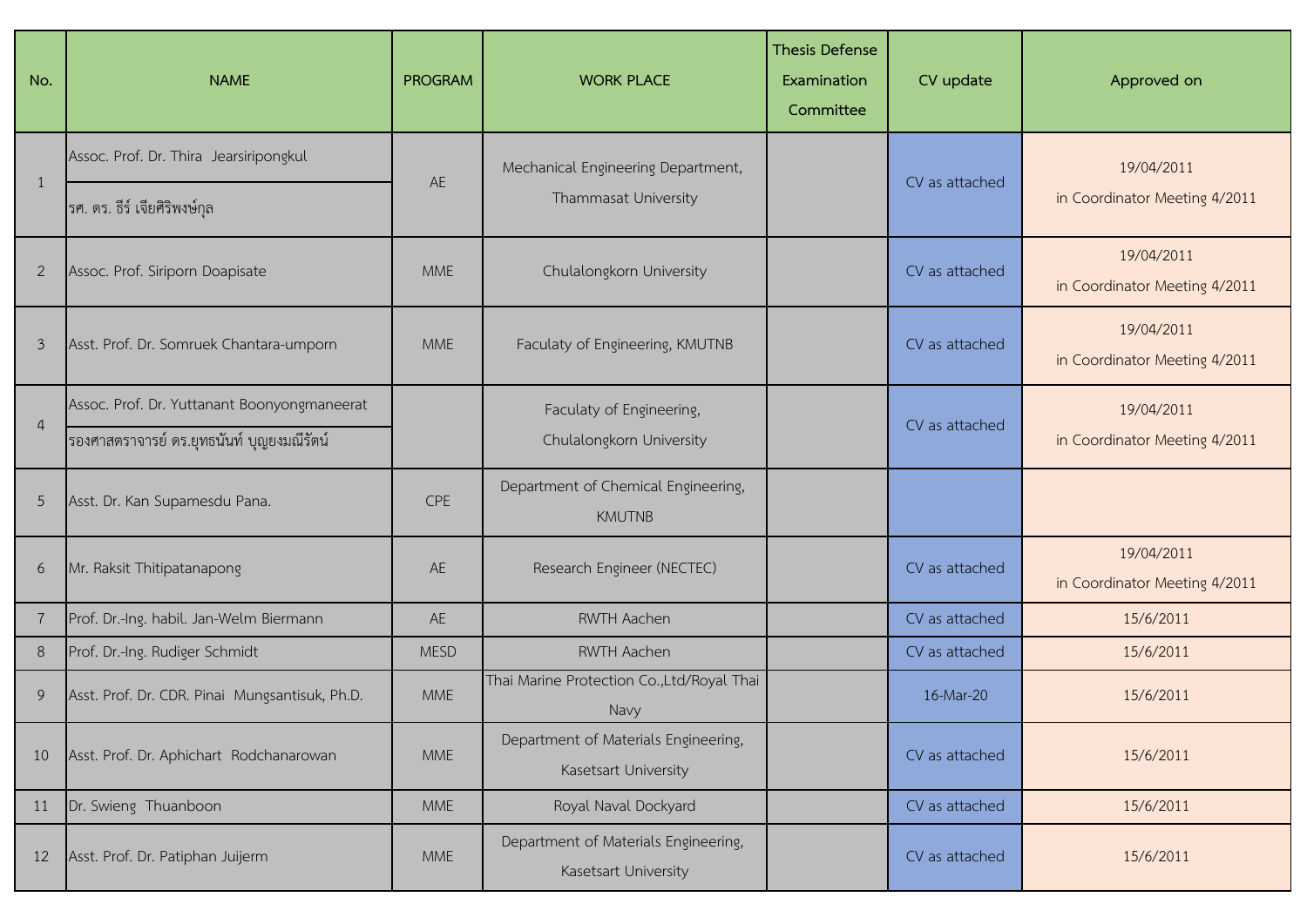| No. | <b>NAME</b>                              | <b>PROGRAM</b> | <b>WORK PLACE</b>                                      | <b>Thesis Defense</b><br>Examination<br>Committee | CV update      | Approved on                               |
|-----|------------------------------------------|----------------|--------------------------------------------------------|---------------------------------------------------|----------------|-------------------------------------------|
| 13  | Univ.-Prof. Dr.-Ing. Wolfgang Bleck      | <b>MME</b>     | <b>RWTH Aachen</b>                                     |                                                   | CV as attached | 15/6/2011                                 |
| 14  | Prof. Dr.-Ing. Herbert Pfeifer           | <b>MME</b>     | <b>RWTH Aachen</b>                                     |                                                   | CV as attached | 15/6/2011                                 |
| 15  | Prof. em. Dr. Dr. h.c. Otto Spaniol      | SSE&CE         | <b>RWTH Aachen</b>                                     |                                                   | CV as attached | 15/6/2011                                 |
| 16  | Prof. Dr.-Ing. Uwe Naumann               | <b>SSE</b>     | <b>RWTH Aachen</b>                                     |                                                   | CV as attached | 15/6/2011                                 |
| 17  | Univ.-Prof. i.R. Dr.-Ing. Manfred Nagl   | <b>SSE</b>     | <b>RWTH Aachen</b>                                     |                                                   | CV as attached | 15/6/2011                                 |
| 18  | Prof. Dr.-Ing. Stefan Kowalewski         | <b>SSE</b>     | <b>RWTH Aachen</b>                                     |                                                   | CV as attached | 15/6/2011                                 |
| 19  | Prof. Dr. Sures Waran Ramadass           | <b>SSE</b>     | USM, Malaysia                                          |                                                   | CV as attached | 15/6/2011                                 |
| 20  | Prof. em. Dr.-Ing. Thomas Melin          | CPE            | RWTH Aachen                                            |                                                   | CV as attached | 15/6/2011                                 |
| 21  | Prof. Dr.-Ing. Michael Modigell          | CPE            | <b>RWTH Aachen</b>                                     |                                                   | CV as attached | 15/6/2011                                 |
| 22  | Dr. Vorakan Burapatana                   | CPE            | PTT Public Company Limited (PTT)                       |                                                   | CV as attached | 15/6/2011                                 |
| 23  | Asst. Prof. Dr. Sasithorn Kongruang      | <b>CPE</b>     | Department of Biotechnology KMUTNB                     |                                                   | CV as attached | 15/6/2011                                 |
| 24  | Univ.-Prof. Dr. rer. nat. Dirk Uwe Sauer | EPE            | <b>RWTH Aachen</b>                                     |                                                   | CV as attached | 15/6/2011                                 |
| 25  | Prof. Dr. Athakorn Kengpol               |                | Department of Industrial Engineering,<br><b>KMUTNB</b> |                                                   | 19-Apr-19      | 15/6/2011                                 |
|     | ศ.ดร. อรรถกร เก่งพล                      |                |                                                        |                                                   |                |                                           |
| 26  | Dr. Apinporn Methawachananont            | <b>SSE</b>     | Software Engineering<br>Technology Laboratory (SETEC)  |                                                   | CV as attached | 4/5/2011<br>in Coordinator Meeting 5/2011 |
| 27  | Dr. Choochart Haruechaiyasak             | <b>SSE</b>     | Human Language Technology                              |                                                   | CV as attached | 4/5/2011                                  |
|     | คร. ชูชาติ หฤไชยะศักดิ์                  |                | (HLT) Laboratoly                                       |                                                   |                | in Coordinator Meeting 5/2011             |
| 28  | Dr. Ekasit Kijsipongse                   | <b>SSE</b>     | <b>NECTEC</b>                                          |                                                   | CV as attached | 4/5/2011<br>in Coordinator Meeting 5/2011 |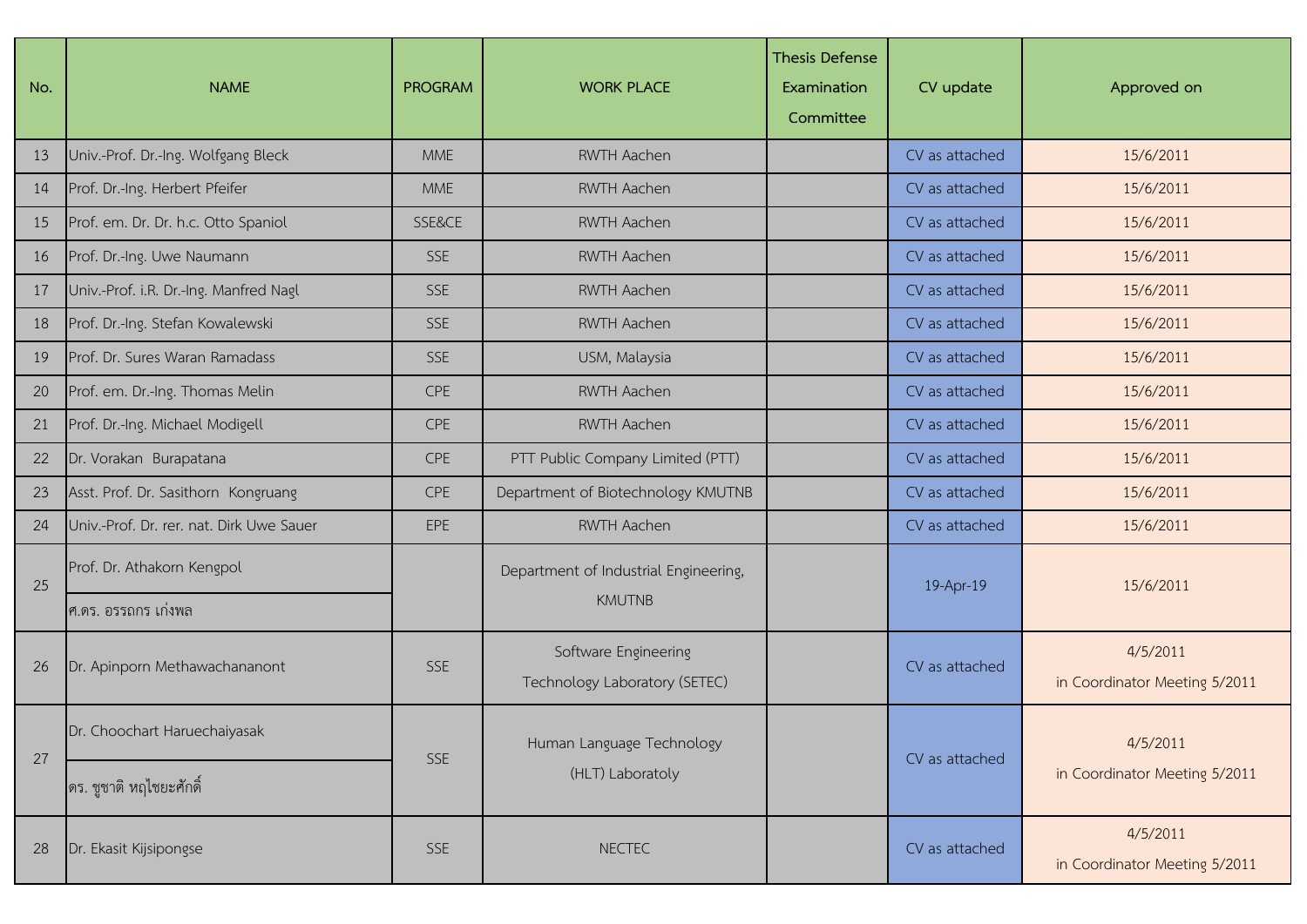| No. | <b>NAME</b>                                                                             | <b>PROGRAM</b> | <b>WORK PLACE</b>                                                                                             | <b>Thesis Defense</b><br>Examination<br>Committee | CV update      | Approved on                                |
|-----|-----------------------------------------------------------------------------------------|----------------|---------------------------------------------------------------------------------------------------------------|---------------------------------------------------|----------------|--------------------------------------------|
| 29  | Dr. Suksan Wangsathitwong                                                               | EPE            | Electrical Engineering Technology,<br>CIT, KMUTNB                                                             |                                                   | CV as attached | 4/5/2011<br>in Coordinator Meeting 5/2011  |
| 30  | Asst. Prof. Dr. Phatiphat Thounthong                                                    | EPE            | Director for Research Promotion and Innovation<br>Science and Technology Research Institute,<br><b>KMUTNB</b> |                                                   | CV as attached | 4/5/2011<br>in Coordinator Meeting 5/2011  |
| 31  | Prof. Dr.-Ing. Gerd Ascheid                                                             | <b>CE</b>      | <b>RWTH Aachen</b>                                                                                            |                                                   | CV as attached | 15/6/2011<br>in Coordinator Meeting 7/2011 |
| 32  | Ms. Watcharee Cheevasrirungruang                                                        | CPE            | Researcher at SCG Chemical                                                                                    |                                                   | CV as attached | Coordinator Meeting 9/2011                 |
| 33  | วัชรี ชีวศรีรุ่งเรือง<br>Assoc. Prof. Dr. Akkarat Boonpoonga<br>ุรศ. ดร. เอกรัฐ บุญภูงา | <b>CE</b>      | ภาควิชาวิศวกรรมไฟฟ้าและคอมพิวเตอร์ คณะ<br>วิศวกรรมศาสตร์ มจพ.                                                 |                                                   | 27-Aug-18      | Coordinator Meeting 9/2011                 |
| 34  | Asst. Prof. Dr. Somporn Sirisumrannukul                                                 | EPE            | Engineering Fuculty, KMUTNB                                                                                   |                                                   | 11-Oct-19      | 11/1/2012<br>in Coordinator Meeting 1/2012 |
| 35  | Dr. Kittisak Koombua                                                                    | <b>MESD</b>    | Guard Fire Co. Ltd., Bangkok,<br>Thailand                                                                     |                                                   | CV as attached | 11/1/2012<br>in Coordinator Meeting 1/2012 |
| 36  | Dr. Suradet Jitprapaikulsarn                                                            | SSE            | Department of Electrical and Computer                                                                         |                                                   | CV as attached | 11/1/2012                                  |
|     | สุรเดช จิตประไพกุลศาล                                                                   |                | Engineering, Naresuan University                                                                              |                                                   |                | in Coordinator Meeting 1/2012              |
| 37  | Prof. Dr. Navadol Laosiripojana<br> ศ. ดร. นวดล เหล่าศิริพจน์                           | CPE            | The joint Graduate School of Energy<br>and Environment, Energy division                                       |                                                   | 06-Dec-18      | 8/2/2012<br>in coordinator meeting 2/2012  |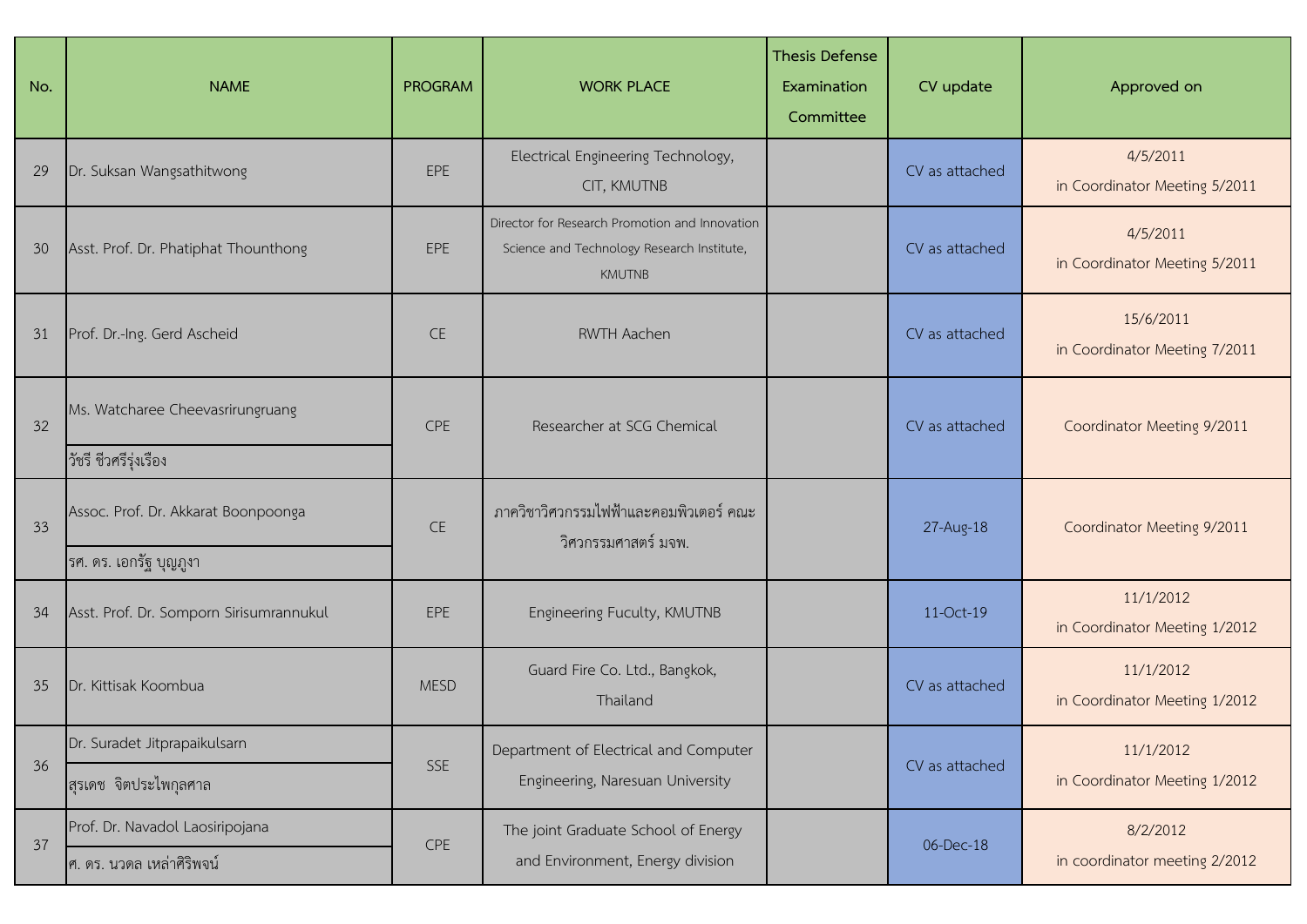| No. | <b>NAME</b>                                                                   | <b>PROGRAM</b> | <b>WORK PLACE</b>                                                    | <b>Thesis Defense</b><br>Examination<br>Committee | CV update      | Approved on                   |
|-----|-------------------------------------------------------------------------------|----------------|----------------------------------------------------------------------|---------------------------------------------------|----------------|-------------------------------|
| 38  | Assoc. Prof. Dr. Kultinee Maneerut                                            | <b>MESD</b>    | ME, Faculty of Engineering<br>Chulalongkorn University               |                                                   | CV as attached | in Coordinator Meeting 6/2012 |
| 39  | Dr. Taweesup Apiwattanapong                                                   | SSE            | National Science and Technology<br>Development Agency (NSTDA)        |                                                   | CV as attached | in Coordinator Meeting 6/2012 |
| 40  | Mr. Chayakorn Piyabunditkul                                                   | <b>SSE</b>     | <b>NECTEC</b>                                                        |                                                   | CV as attached | in Coordinator Meeting 6/2012 |
| 41  | Dr. Nuwong Chollacoop                                                         | <b>MESD</b>    | <b>MTEC</b>                                                          |                                                   | 09-Sep-19      | in Coordinator Meeting 6/2012 |
| 42  | Asst. Prof. Petch Jearanaisilawong, PhD<br> ผศ.ดร.เพชร เจียรนัยศิลาวงศ์       | <b>MESD</b>    | Department of Mechanical and<br>Aerospace Engineering, KMUTNB        |                                                   | CV as attached | in Coordinator Meeting 6/2012 |
| 43  | Dr. Anantawit Tuchinda                                                        | <b>MESD</b>    | Faculty of Engineering, KMUTT                                        |                                                   | CV as attached | in Coordinator Meeting 6/2012 |
| 44  | Dr. Kampanart Theinnoi                                                        | AE             | Mechanicak Engineering, CIT                                          |                                                   | CV as attached | in Coordinator Meeting 6/2012 |
| 45  | Dr. Opart Gomonwattanapanich                                                  | AE             | Sripatum University                                                  |                                                   | CV as attached | in Coordinator Meeting 6/2012 |
| 46  | Dr.-Ing. Sarawut Lerspalungsanti                                              | <b>MESD</b>    | <b>MTEC</b>                                                          |                                                   | CV as attached | in Coordinator Meeting 6/2012 |
| 47  | Dr.-Ing. Sirichai Torsakul<br>ผศ. ดร. ศิริชัย ต่อสกุล                         | <b>MESD</b>    | Industrial Engineering<br>Rajamangala University, Tanyaburi          |                                                   | CV as attached | in Coordinator Meeting 6/2012 |
| 48  | Asst. Prof. Dr. Titipong Lertwiriyaprapa<br>ีรศ. ดร. ฐิติพงษ์ เลิศวิริยะประภา | <b>CE</b>      | Teacher Training in Electrical Engineering,<br><b>KMUTNB</b>         |                                                   | CV as attached | in Coordinator Meeting 6/2012 |
| 49  | Dr. Thana Sornchamni                                                          | <b>CPE</b>     | Process Technology Research Department<br>PTT Public Company Limited |                                                   | 09-Sep-19      | in Coordinator Meeting 7/2012 |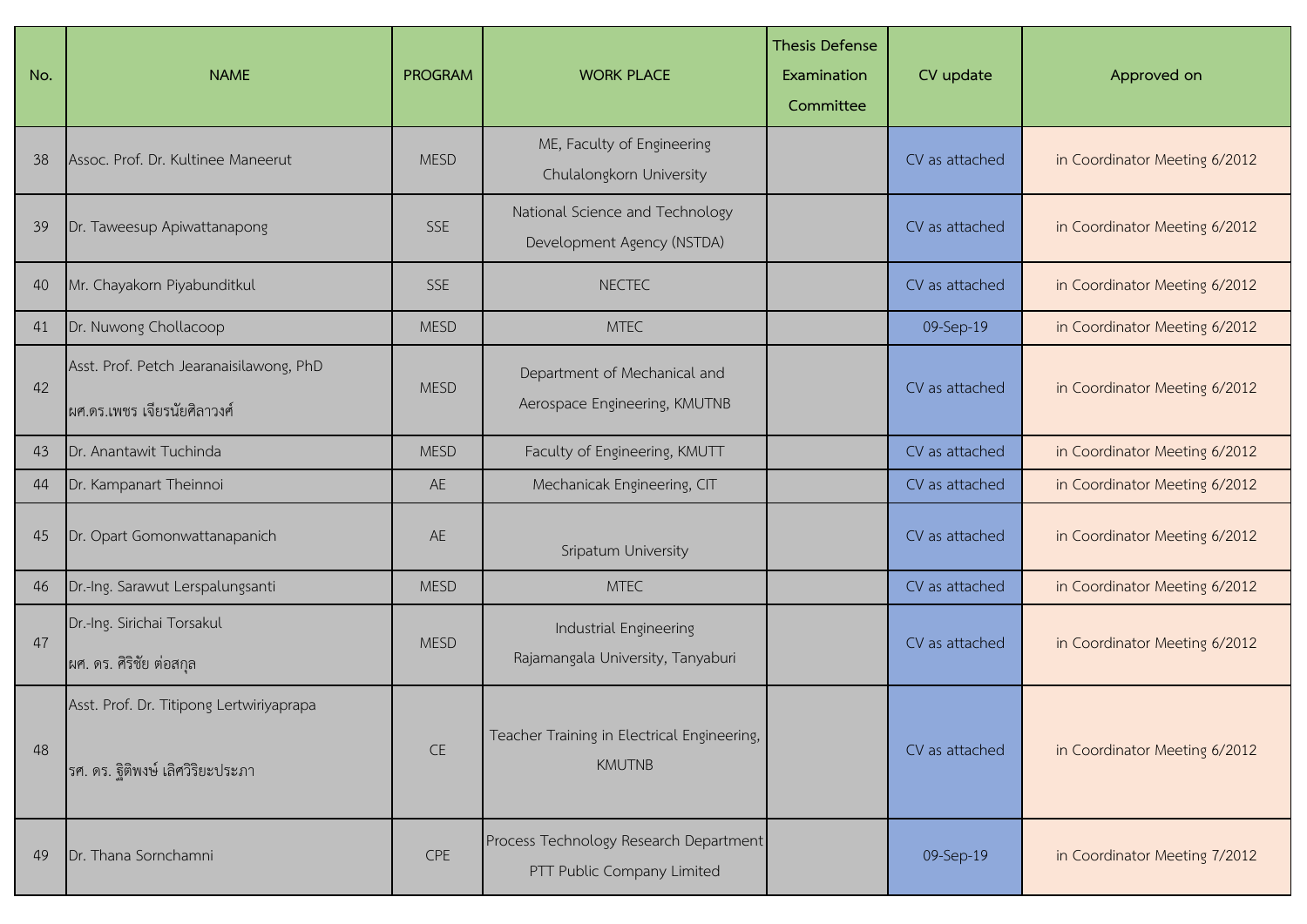| No. | <b>NAME</b>                                                       | <b>PROGRAM</b> | <b>WORK PLACE</b>                                                   | <b>Thesis Defense</b><br>Examination<br>Committee | CV update      | Approved on                                                  |
|-----|-------------------------------------------------------------------|----------------|---------------------------------------------------------------------|---------------------------------------------------|----------------|--------------------------------------------------------------|
| 50  | Asst. Prof. Dr. Krongkaew Laohalidanond                           | AE             | Faculty of Engineering, KMUTNB                                      |                                                   | CV as attached | in Coordinator Meeting 8/2012                                |
| 51  | Asst. Prof. Dr. Cattareeya Suwanasri<br>ผศ. ดร. แคทรียา สุวรรณศรี | <b>EPE</b>     | Faculty of Engineering, KMUTNB                                      |                                                   | CV as attached | in Coordinator Meeting 8/2012                                |
| 52  | Asst. Prof. Dr. Sompoap Talabgaew                                 | PE             | Department of Teacher Training in<br>Mechanical Engineering, KMUTNB |                                                   | CV as attached | approval<br>in Coordinator Meeting 9/2012                    |
| 53  | Prof. Dr. Prayoot Akkaraekthalin<br>ศ.ดร. ประยุทธ อัครเอกฒาลิน    | <b>CE</b>      | Electrical Engineering, KMUTNB                                      |                                                   | 04-Sep-19      | Approved<br>in the Coordinator Meeting on 7-2014             |
| 54  | Asst. Prof. Dr. Teratam Bunyagul                                  | EPE            | <b>KMUTNB</b>                                                       |                                                   |                | Approved<br>in the Coordinator Meeting on 7-2014             |
| 55  | Dr. - Ing. Kraisorn Chaisaowong<br>ดร.ไกรสร ไชยซาววงค์            | <b>SSE</b>     | Faculty of Engineering, KMUTNB                                      |                                                   |                | Approved<br>in the Coordinator Meeting on 7-2014             |
|     | Assoc. Prof. Dr. Kuntinee Maneeratana                             |                | Faculty of Engineering, Chulalongkorn                               |                                                   |                | Approved                                                     |
| 56  | รศ.ดร.กุณฑินี มณีรัตน์                                            | <b>MESD</b>    | University                                                          |                                                   |                | in the Coordinator Meeting on 7-2014                         |
| 57  | Asst. Dr. Vorapoj Patanavijit                                     | <b>CE</b>      | <b>External Lecturer</b>                                            | Chairperson                                       |                | Approved                                                     |
|     | ผศ. ดร. วรพจน์ พัฒนวิจิตร                                         |                |                                                                     |                                                   |                | in the Coordinator Meeting on 7-2014                         |
| 58  | Dr. - Ing. Dejvuth Suwimonteerabuth                               | <b>SSE</b>     | <b>External Lecturer</b>                                            |                                                   |                | Approved<br>in the Coordinator Meeting on 7-2014             |
| 59  | Dr. - Ing. Alex Brezing                                           | <b>MAE</b>     | TGGS, KMUTNB                                                        |                                                   |                | Waiting for approval<br>in the Coordinator Meeting on 9-2014 |
| 60  | Assoc. Prof. Dr. Phongsak Keeratiwintakorn                        | EIE            | <b>KMUTNB</b>                                                       |                                                   |                |                                                              |
|     | ่ ผศ.ดร.พงษ์ศักดิ์ กีรติวินทกร                                    | (SSE)          |                                                                     |                                                   |                | in the Coordinator Meeting on 9-2014                         |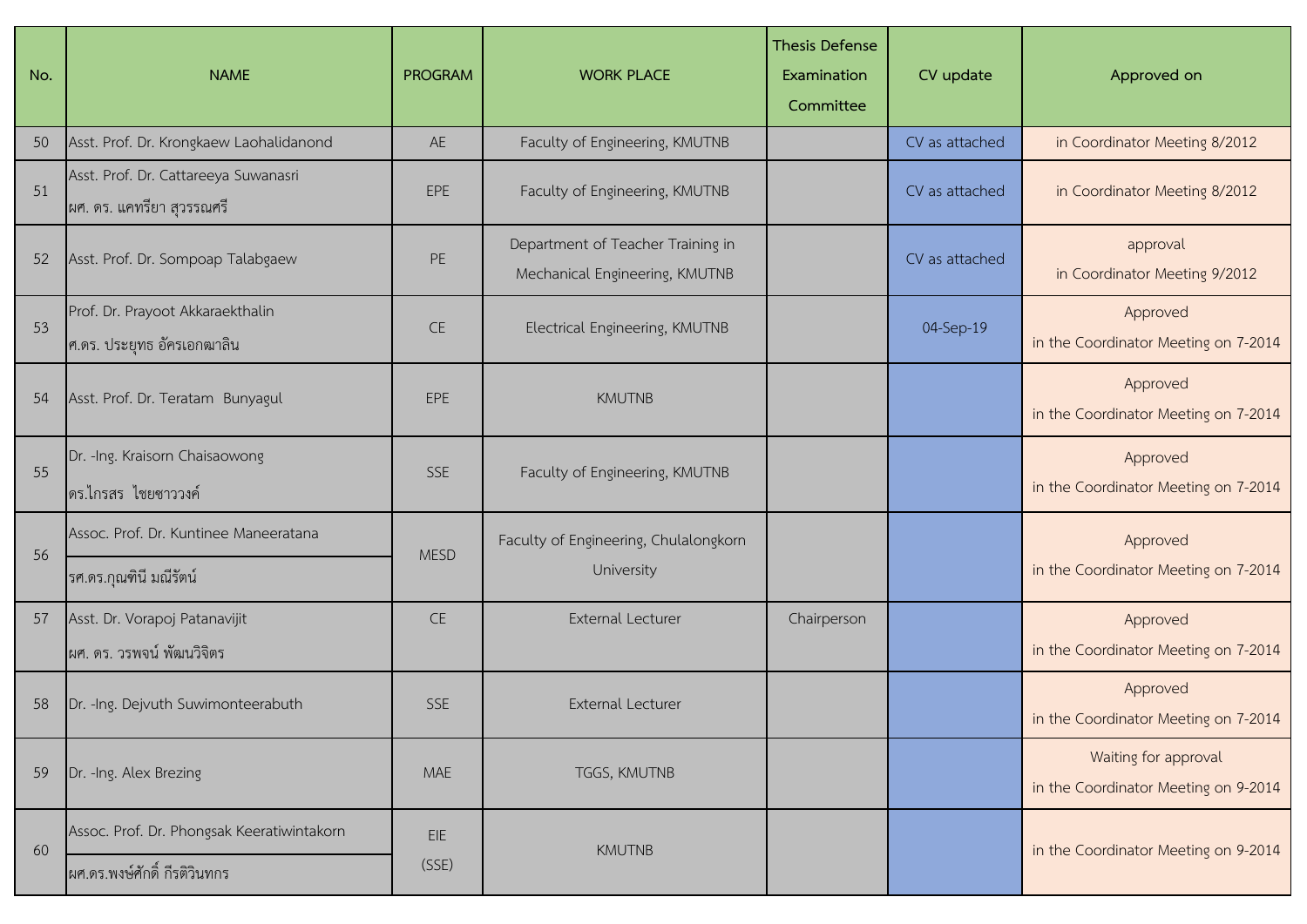| No. | <b>NAME</b>                                                                                               | <b>PROGRAM</b> | <b>WORK PLACE</b>                                                                        | <b>Thesis Defense</b><br>Examination<br>Committee | CV update   | Approved on                                               |
|-----|-----------------------------------------------------------------------------------------------------------|----------------|------------------------------------------------------------------------------------------|---------------------------------------------------|-------------|-----------------------------------------------------------|
| 61  | คุณทินกร ผดุงวงศ์<br>(ผู้ช่วยกรรมการผู้จัดการใหญ่ สายการผลิต<br>บริษัท สหวิริยาสตีลอินดัสตรี จำกัด มหาชน) | <b>IDEME</b>   | Dissertation Examiner สอบนายคมสันต์ งามขำ ป.เอก<br>วันที่ 11 ธันวาคม 2557                |                                                   | CV attached | Coordinator Meeting on 9-2014                             |
| 62  | Asst. Prof. Dr. Kittisak Phaebua                                                                          | <b>CE</b>      | <b>KMUTNB</b>                                                                            |                                                   | CV attached | approval in the TGGS Board Meeting<br>on 10/2015          |
| 63  | Dr. Suwimol Wongsakulphasatch<br>ดร.สุวิมล วงศ์สกุลเภสัช                                                  | CPE            | Chemical Engineering, KMUTNB                                                             |                                                   | CV attached | approval in the TGGS Board Meeting<br>on 10/2015          |
| 64  | Dr. Pakorn Piroonlerkgul                                                                                  | <b>CPE</b>     | Bangpu Industry                                                                          |                                                   | 10-May-19   | approval in the TGGS Board Meeting<br>on 9/2015           |
| 65  | Dr. Udom Asawapirom                                                                                       | <b>MPE</b>     | National Nanotechnology Center,<br>National Science and Technology Development<br>Agency |                                                   | CV attached | approval in the TGGS Board Meeting<br>on 11 November 2015 |
| 66  | Dr. Duangporn Polpanich                                                                                   | <b>MPE</b>     | National Nanotechnology Center,<br>National Science and Technology<br>Development Agency |                                                   | CV attached | approval in the TGGS Board Meeting<br>on 11 November 2015 |
| 67  | Prof. Dr. Pramote Dechaumphai                                                                             | <b>MESD</b>    | Mechanical Egineering Department,<br>Faculty of Engineering,                             |                                                   | CV attached | approval in the TGGS Board Meeting                        |
|     | ศ.ดร.ปราโมทย์ เดชะอำไพ                                                                                    |                | Chulalongkorn Univeristy                                                                 |                                                   |             | on 11 November 2015                                       |
| 68  | Prof. Dr. Phadungsak Rattanadecho                                                                         | <b>MESD</b>    | Department of Mechanical Engineering,<br>Faculty of Engineering,<br>Thammasat University |                                                   | CV attached | approval in the TGGS Board Meeting<br>on 11 November 2015 |
| 69  | Assoc. Prof. Dr. Surachate Chutima                                                                        | <b>MESD</b>    | <b>KMUTNB</b>                                                                            |                                                   | CV attached | approval in the TGGS Board Meeting                        |
|     | รศ. ดร.สุรเชษฐ์ ชุติมา                                                                                    |                |                                                                                          |                                                   |             | on 11 November 2015                                       |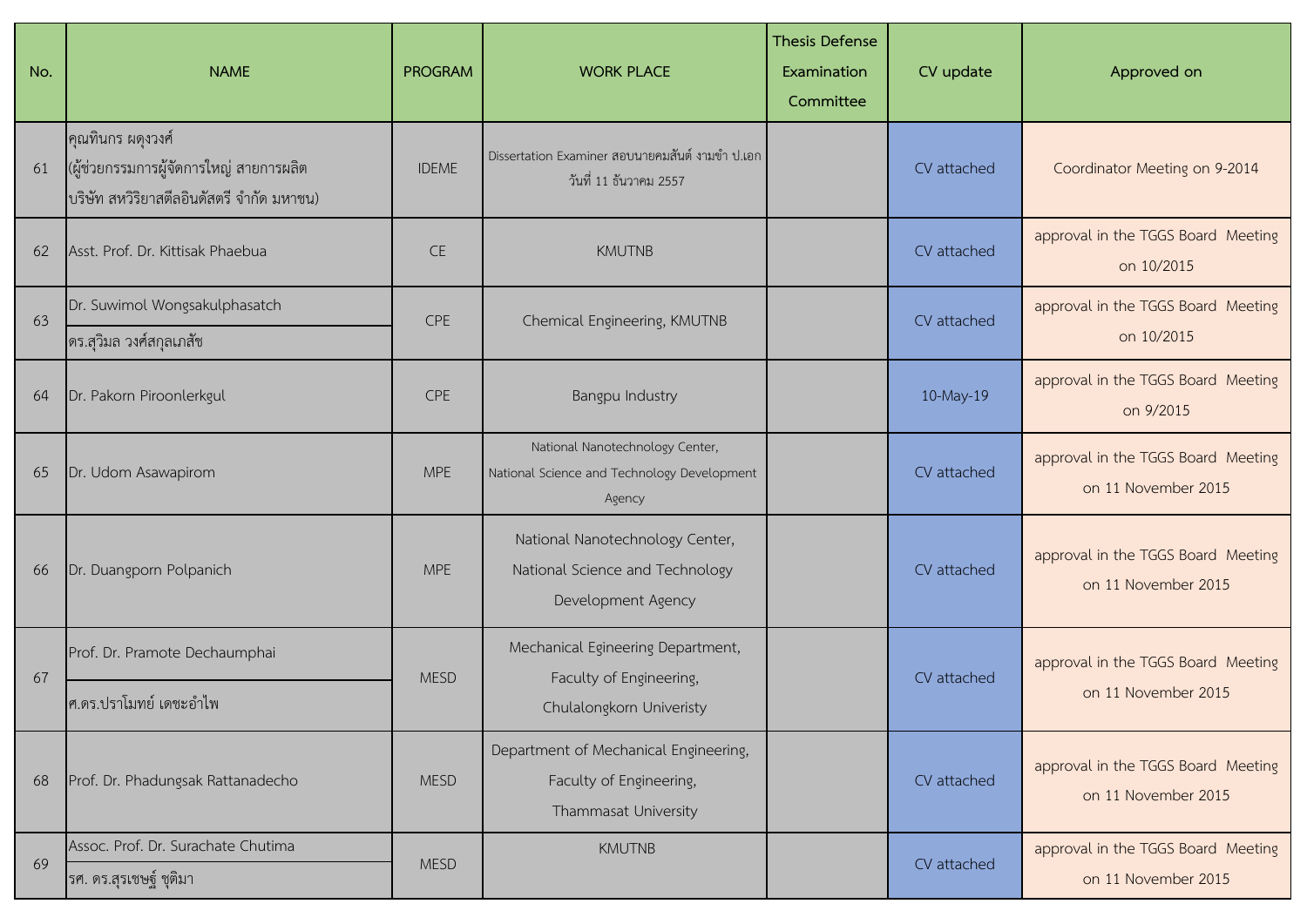| No. | <b>NAME</b>                                                             | <b>PROGRAM</b> | <b>WORK PLACE</b>                                                                        | <b>Thesis Defense</b><br>Examination<br>Committee | CV update   | Approved on                                               |
|-----|-------------------------------------------------------------------------|----------------|------------------------------------------------------------------------------------------|---------------------------------------------------|-------------|-----------------------------------------------------------|
| 70  | Asst. Prof. Dr. Pumyos Vallikul<br>ผศ. ดร.ปูมยศ วัลลิกุล                | <b>MESD</b>    | Department of Mechanical and<br>Aerospace Engineering, Faculty of<br>Engineering, KMUTNB |                                                   | CV attached | approval in the TGGS Board Meeting<br>on 11 November 2015 |
| 71  | Asst. Prof. Dr. Chak Chantalakhana<br>่ ผศ. ดร. จักร จันทลักขณา         |                | <b>KMUTNB</b>                                                                            |                                                   | CV attached | approval in the TGGS Board Meeting<br>on 11 November 2015 |
| 72  | Dr. Ing. Chanin Joochim                                                 | <b>SSE</b>     | <b>KMUTNB</b>                                                                            |                                                   | CV attached | approval in the TGGS Board Meeting<br>on 9 December 2015  |
| 73  | Dr. Kamol Limtanykul                                                    | <b>MPE</b>     | Zagetdoo Co.,Ltd.                                                                        |                                                   | CV attached | approval in the TGGS Board Meeting<br>on 20 April 2016    |
| 74  | Dr. Sirintip Satitsatean                                                | <b>MPE</b>     | Big C Supercenter Public Company<br>Limited                                              |                                                   | CV attached | approval in the TGGS Board Meeting<br>on 20 April 2016    |
| 75  | Dr. Kamol Kaemarungsi                                                   | <b>CE</b>      | National Electronics and Computer<br><b>Technology Center</b>                            |                                                   | 06-Nov-18   | approval in the TGGS Board Meeting<br>on 20 April 2016    |
| 76  | Asst. Prof. Dr. Wilaiporn Lee                                           | <b>CE</b>      | <b>KMUTNB</b>                                                                            | Member                                            | 11-Oct-19   | approval in the TGGS Board Meeting<br>on 20 April 2016    |
| 77  | Asst. Prof. Dr. Panarat Cherntanomwong<br>ผศ. ดร.พนารัตน์ เชิญถนอมวงศ์  | <b>CE</b>      | <b>KMITL</b>                                                                             |                                                   | 02-Apr-19   | approval in the TGGS Board Meeting<br>on 20 April 2016    |
| 78  | Asst. Prof. Surakit Tuampoemsab, Ph.D.<br>ผศ. ดร.สุรกิจ ท้วมเพิ่มทรัพย์ | <b>MPE</b>     | CIT                                                                                      |                                                   | CV attached | approval in the TGGS Board Meeting<br>on 20 April 2016    |
| 79  | Asst. Dr. Nuttawit Wattanasakulpong<br>ผศ. ดร. ณัฐวิทย์ วัฒนสกุลพงศ์    | MAE            | Department of Mechanical Engineering,<br>Mahanakorn University of Technology,            |                                                   | CV attached | Approval in the TGGS Board Meeting<br>on 6 July 2016      |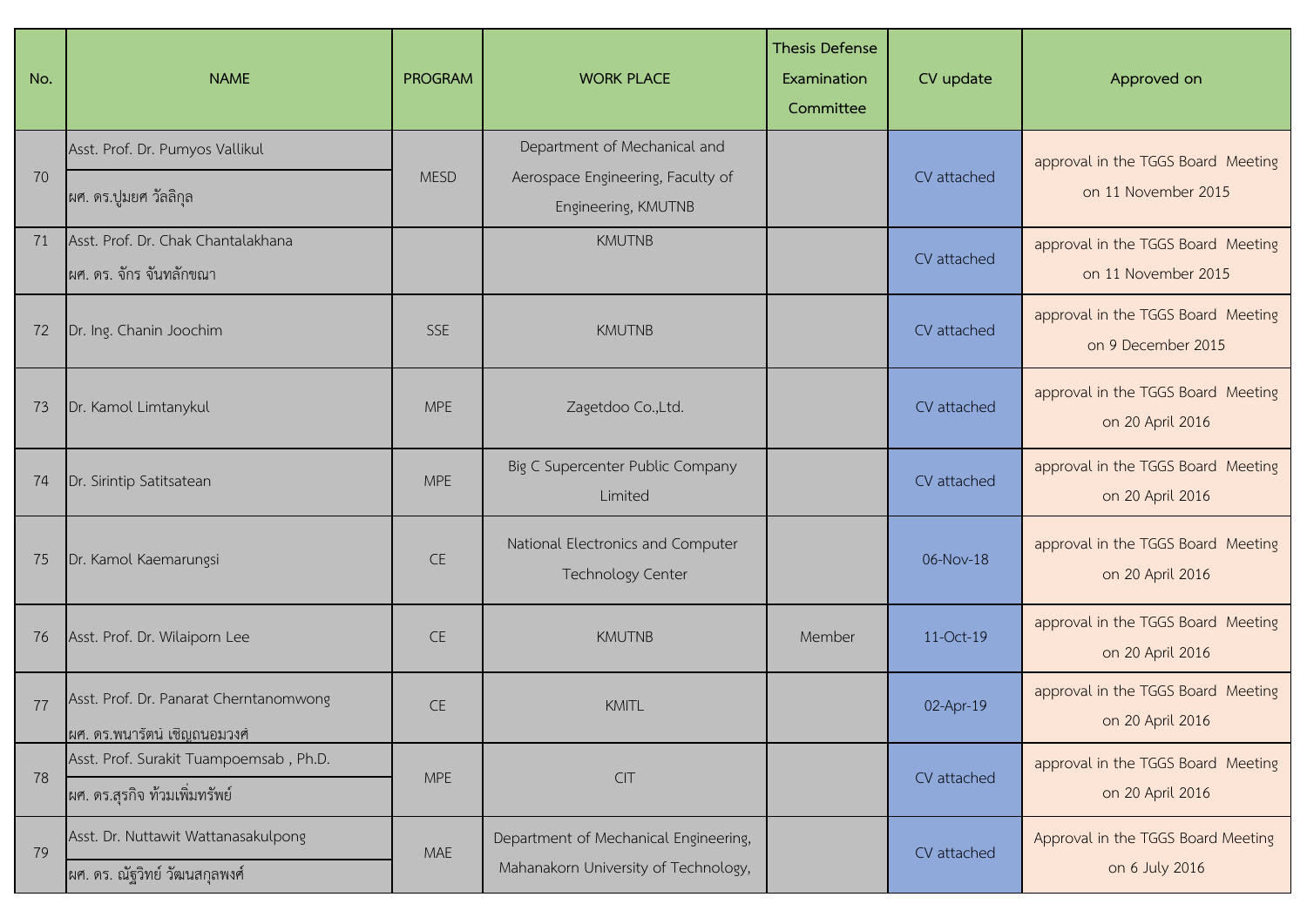| No. | <b>NAME</b>                                                                       | <b>PROGRAM</b> | <b>WORK PLACE</b>                                                                                  | <b>Thesis Defense</b><br>Examination<br>Committee | CV update   | Approved on                                              |
|-----|-----------------------------------------------------------------------------------|----------------|----------------------------------------------------------------------------------------------------|---------------------------------------------------|-------------|----------------------------------------------------------|
| 80  | Dr. Sarintip Satitsatian                                                          |                |                                                                                                    |                                                   | CV attached | Approval in the TGGS Board Meeting<br>on 8/7/2016        |
| 81  | Dr. Sithipong Mahathanabodee                                                      | <b>MPE</b>     | Faculty of Engineering, Kingmongkut's<br>University of Technology Nort Bangkok                     |                                                   | $07-Dec-16$ | Approval in the TGGS Board Meeting<br>on 7 December 2016 |
| 82  | Dr. - Ing. Paiboon Choungthong                                                    |                | Department of Production Engineering,<br>King mongkut's University of<br>Technology Thonburi       |                                                   | $07-Dec-16$ | Approval in the TGGS Board Meeting<br>on 7 December 2016 |
| 83  | Asst. Prof. Dr. Sasithon Bland                                                    |                | Faculty of Engineering, Kingmongkut's<br>University of Technology Nort Bangkok                     |                                                   | 07-Dec-16   | Approval in the TGGS Board Meeting<br>on 7 December 2016 |
| 84  | Asst. Prof. Dr. Tippaban Palathai                                                 |                | สายวิชาเทคโนโลยีวัสดุ คณะพลังงาน<br>้สิ่งแวดล้อมและวัสดุ มหาวิทยาลัยเทคโนโลยี<br>พระจอมเกล้าธนบุรี |                                                   | 07-Dec-16   | Approval in the TGGS Board Meeting<br>on 7 December 2016 |
| 85  | Dr. Sutee Olarnrithinun<br>ิดร.สุธี โอฬารฤทธินันท์                                | <b>MPE</b>     | National Metal amd Materials<br>Technology Center (MTEC), Thailand                                 | Chairperson                                       | 07-Dec-16   | Approval in the TGGS Board Meeting<br>on 7 December 2016 |
| 86  | Assoc. Prof. Dr. Varunee Premanond<br>รศ. ดร. วารุณี เปรมานนท์                    |                | มหาวิทยาลัยเทคโนโลยีพระจอมเกล้าธนบุรี<br>ภาควิชาวิศวกรรมเครื่องมือและวัสดุ                         |                                                   | 07-Dec-16   | Approval in the TGGS Board Meeting<br>on 7 December 2016 |
| 87  | Asst. Prof. Dr. Thanasan Intarakumthornchai<br> ผศ.ดร.ธนสาร อินทรกำธรชัย          | <b>MPE</b>     | ภาควิชาวิศวกรรมอุตสาหการ<br><b>KMUTNB</b>                                                          | Member                                            | 07-Dec-16   | Approval in the TGGS Board Meeting<br>on 7 December 2016 |
| 88  | Assoc. Prof. Dr. Sutasn Thipprakmas                                               |                | มหาวิทยาลัยเทคโนโลยีพระจอมเกล้าธนบุรี                                                              |                                                   | CV attached | in Coordinator Meeting 10/2016                           |
| 89  | Assoc. Prof. Dr. Apinunt Thanachayanont<br>ีรองศาสตราจารย์ ดร.อภินันท์  ธนชยานนท์ |                | King Mongkut's Institute of Technology<br>Ladkrabang                                               |                                                   | CV attached | Approval in the TGGS Board Meeting<br>on 7 December 2016 |
|     |                                                                                   |                |                                                                                                    |                                                   |             |                                                          |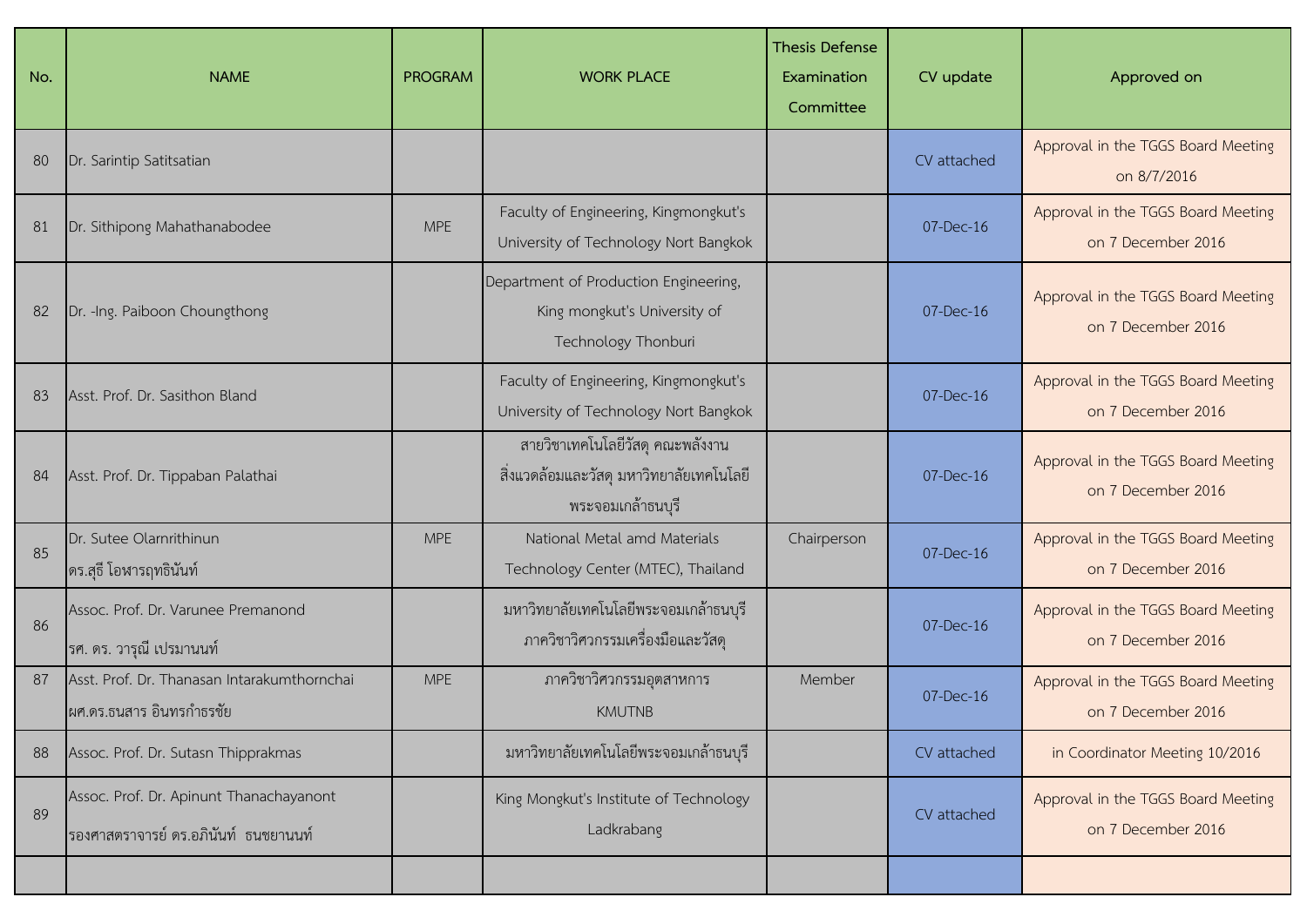| No. | <b>NAME</b>                                 | <b>PROGRAM</b> | <b>WORK PLACE</b>                                    | <b>Thesis Defense</b><br>Examination<br>Committee | CV update   | Approved on                                              |
|-----|---------------------------------------------|----------------|------------------------------------------------------|---------------------------------------------------|-------------|----------------------------------------------------------|
| 90  | Dr. sitt Tontisirin                         |                | Silicon Craft<br>Technology., Bangkok, Thailand      |                                                   | CV attached | Approval in the TGGS Board Meeting<br>on 7 December 2016 |
| 91  | Dr. Kritsapon Leelavattananon               |                | King Mongkut's Institute of Technology<br>Ladkrabang |                                                   | CV attached | Approval in the TGGS Board Meeting<br>on 7 December 2016 |
| 92  | Asst. Prof. Dr. Pattaraporn Kim-Lohsoontorn |                | Faculty of Engineer, Mahidol University              |                                                   | CV attached | Approval in the TGGS Board Meeting<br>on 7 December 2016 |
| 93  | Asst. Prof. Dr. Supakit Chotigo             |                | มหาวิทยาลัยเทคโนโลยีพระจอมเกล้าธนบุรี                |                                                   | CV attached | Approval in the TGGS Board Meeting<br>on 7 December 2016 |
| 94  | Asst. Prof. Dr. Natthaphob Nimpitiwan       |                | <b>Bangkok University</b>                            |                                                   | CV attached | Approval in the TGGS Board Meeting<br>on 7 December 2016 |
| 95  | Dr. Paisarn Boonchiam                       |                |                                                      |                                                   | CV attached | Approval in the TGGS Board Meeting<br>on 7 December 2016 |
| 96  | Assoc. Prof. Dr. Keerati Chayakulkheeree    |                | Sripatum University                                  |                                                   | CV attached | Approval in the TGGS Board Meeting<br>on 7 December 2016 |
| 97  | Assoc Prof. Dr. Niphat Jantharamin          |                | Naresuan University                                  |                                                   | CV attached | Approval in the TGGS Board Meeting<br>on 7 December 2016 |
| 98  | Asst. Prof. Dr. Parnjit Damrongkulkamjrn    |                | Kasetsart University                                 |                                                   | CV attached | Approval in the TGGS Board Meeting<br>on 7 December 2016 |
| 99  | Asst. Prof. Dr. Nit Pecharaks               |                |                                                      |                                                   | CV attached | Approval in the TGGS Board Meeting<br>on 7 December 2016 |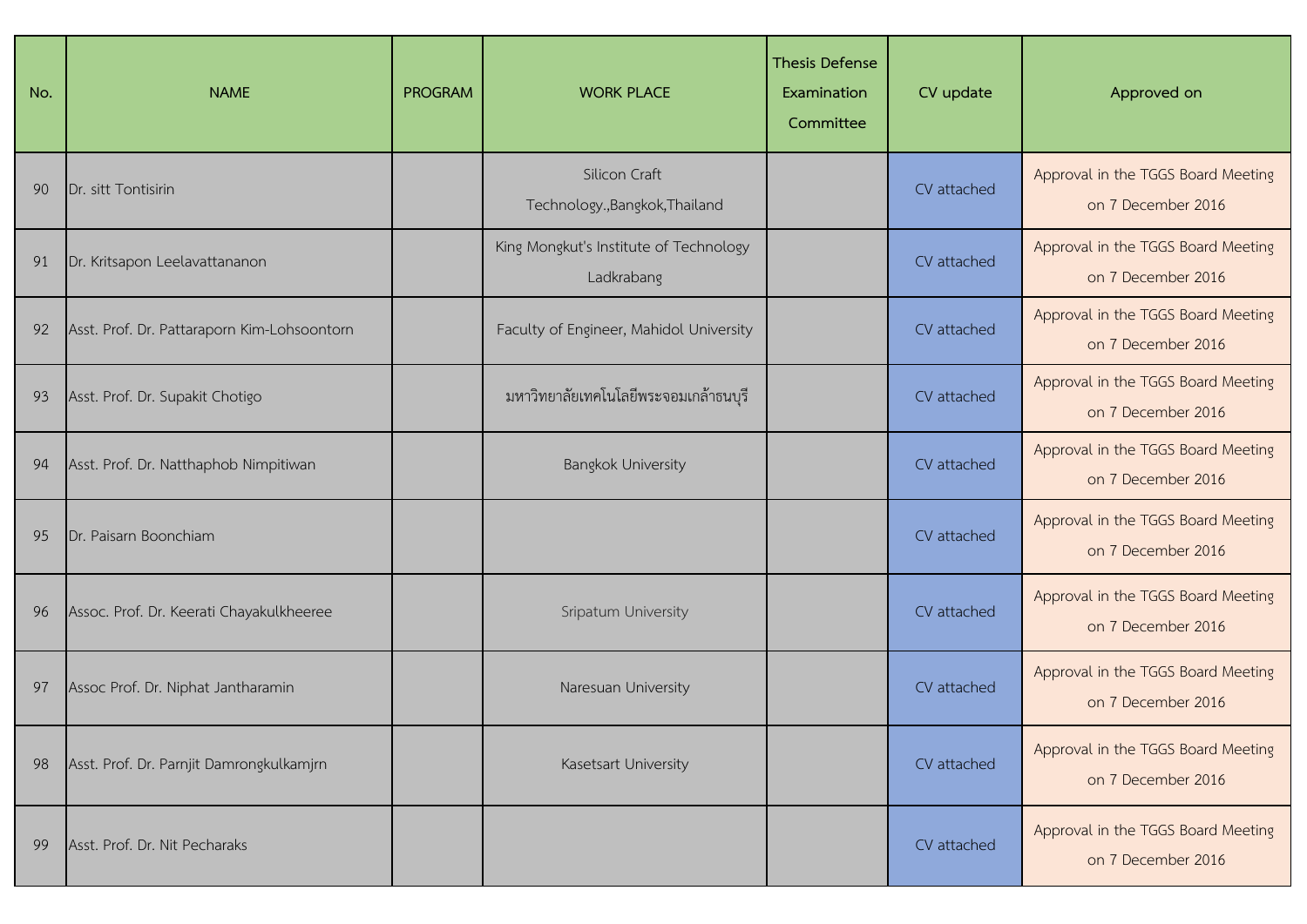| No. | <b>NAME</b>                                                            | <b>PROGRAM</b> | <b>WORK PLACE</b>                                                            | <b>Thesis Defense</b><br>Examination<br>Committee | CV update   | Approved on                                               |
|-----|------------------------------------------------------------------------|----------------|------------------------------------------------------------------------------|---------------------------------------------------|-------------|-----------------------------------------------------------|
| 100 | Asst. Prof. Dr. Krischonme Bhumkittipich                               |                | มหาวิทยาลัยเทคโนโลยีราชมงคลธัญบุรี                                           |                                                   | CV attached | Approval in the TGGS Board Meeting<br>on 7 December 2016  |
| 101 | Assoc. Prof. Dr. - Ing. Boonyang Plangklang<br>รศ. ดร.บุญยัง ปลั่งกลาง | <b>EPE</b>     | ภาควิชาวิศวกรรมไฟฟ้า คณะวิศวกรรมศาสตร์<br>มหาวิทยาลัยเทคโนโลยีราชมงคลธัญบุรี |                                                   | 05-Jun-19   | Approval in the TGGS Board Meeting<br>on 7 December 2016  |
| 102 | Dr. Danai Torrungrueng                                                 | <b>CE</b>      | Asian University                                                             |                                                   | CV attached | Approval in the TGGS Board Meeting<br>on 5 April 2017     |
| 103 | Asst. Prof. Dr. Denchai Worasawate                                     | <b>CE</b>      | Kasetsart University                                                         |                                                   | CV attached | Approval in the TGGS Board Meeting<br>on 5 April 2017     |
| 104 | Assoc. Prof. Dr. Rardchawadee Silapunt                                 | <b>CE</b>      | King Mongkut's University of Technology<br>Thonburi                          |                                                   | CV attached | Approval in the TGGS Board Meeting<br>on 5 April 2017     |
| 105 | Dr. Sarawut Wattanawongpitak<br>ดร. สราวุฒิ วัฒนวงค์พิทักษ์.           | FPF            | Naresuan University                                                          |                                                   | CV attached | Approval in the TGGS Board Meeting<br>on 5 April 2017     |
| 106 | Assoc. Prof. Dr. Kraipat Cheenkachorn<br>รศ. ดร.ไกรพัฒน์ จีนขจร        | I-DCPE         | King Mongkut's University of Technology<br>North Bangkok                     |                                                   | CV attached | Approval in the TGGS Board Meeting<br>on 5 April 2017     |
| 107 | ดร.ประภากร ต้นตโยทัย                                                   | <b>I-DCPE</b>  | Srinakharinwirot University                                                  |                                                   | CV attached | Approval in the TGGS Board Meeting<br>on 5 April 2017     |
| 108 | Asst. Prof. Dr. Piyarose Promdirak<br>ผศ. ดร. ปิโยรส พรหมดิเรก         | <b>MPE</b>     | Department of Material and Production<br>Technology Engineering, KMUTNB      | Member                                            | CV attached | Approval in the TGGS Board<br>Meeting on 6 September 2017 |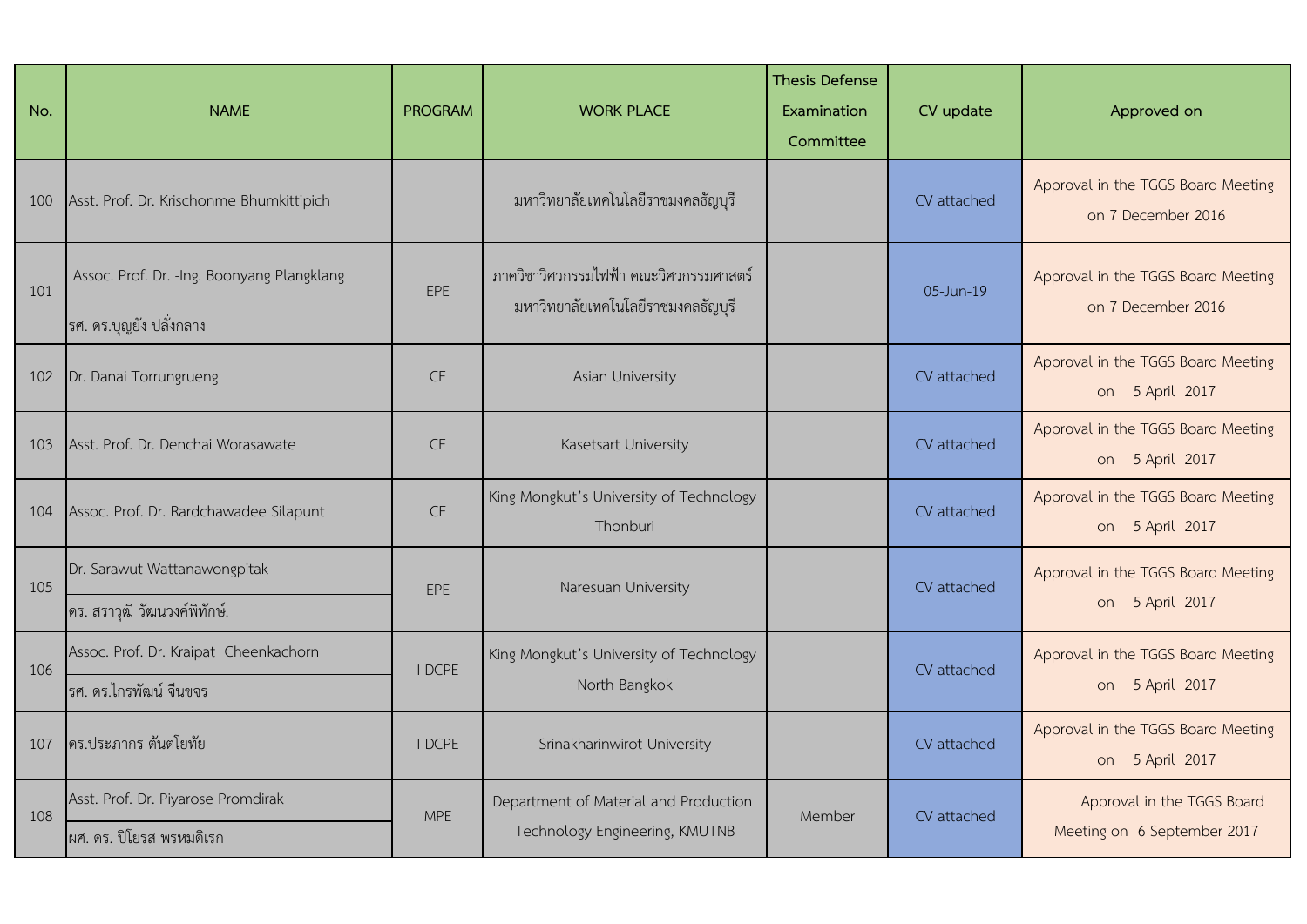| No. | <b>NAME</b>                                                   | <b>PROGRAM</b> | <b>WORK PLACE</b>                                                             | <b>Thesis Defense</b><br>Examination<br>Committee | CV update   | Approved on                                               |
|-----|---------------------------------------------------------------|----------------|-------------------------------------------------------------------------------|---------------------------------------------------|-------------|-----------------------------------------------------------|
| 109 | Asst. Prof. Dr. Panyawat Wangyao<br>ผศ. ดร. ปัญญาวัชร์ วังยาว | <b>MPE</b>     | Chulalongkorn University                                                      | Chairperson                                       | CV attached | Approval in the TGGS Board Meeting<br>on 6 September 2017 |
| 110 | Asst. Prof. Dr. Thanasak Nilsonthi                            | <b>MPE</b>     | King Mongkut's University of Technology<br>North Bangkok                      | Member                                            | CV attached | Approval in the TGGS Board Meeting<br>on 6 September 2017 |
| 111 | Dr. Sirinrath Sirivisoot                                      | <b>I-DEME</b>  | ้มหาวิทยาลัยเทคโนโลยีพระจอมเกล้าธนบุรี                                        | Co-Advisory                                       | CV attached | Approval in the TGGS Board Meeting<br>on 6 September 2017 |
| 112 | Prof. Dr. Chaosuan Kanchanomai                                | <b>I-DEME</b>  |                                                                               | Chairperson                                       | CV attached | Approval in the TGGS Board Meeting<br>on 6 September 2017 |
| 113 | Dr. Jyotishkumar Parameswaran Pillai                          | <b>MPE</b>     | Center of Innovation in Design snd<br>Engineering for Manufacturing, KMUTNB   | Chairperson                                       | 06-Dec-17   | Approval in the TGGS Board Meeting<br>on 6 September 2017 |
| 114 | Dr. Somboon Sahasithiwat<br>ดร. สมบุญ สหสิทธิวัฒน์            | <b>MPE</b>     | ศูนย์เทคโนโลยีโลหะและวัสดุแห่งชาติ                                            |                                                   | 06-Dec-17   | Approval in the TGGS Board Meeting<br>on 6 September 2017 |
| 115 | Dr. Putinun Uawongsuwan<br> ดร. ภูตินันท์ เอื้อวงษ์สุวรรณ     | <b>MPE</b>     | ภาควิชาวิศวกรรมวัสดุและการผลิตและ<br>เทคโนโลยีการผลิต คณะวิศวกรรมศาสตร์, มจพ. | Chairperson                                       | 06-Dec-17   | Approval in the TGGS Board Meeting<br>on 6 September 2017 |
| 116 | Asst. Prof. Dr. Peerawatt Nunthavarawong                      | <b>MPE</b>     | Department of Teacher Training in<br>Mechanical Engineering, KMUTNB           | Member                                            | 06-Dec-17   | Approval in the TGGS Board Meeting<br>on 6 September 2017 |
| 117 | Dr. Narongchai O-Charoen<br>ดร. ณรงค์ชัย โอเจริญ              | <b>MPE</b>     | ภาควิชาวิศวกรรมวัสดุและโลหะการ คณะ<br>วิศวกรรมศาสตร์, มจพ.                    | Chairperson                                       | 17-Feb-20   | Approval in the TGGS Board Meeting<br>on 6 September 2017 |
| 118 | Asst. Prof. Jirapong Kasivitamnuay                            | <b>MESD</b>    | Department of Mechanical Engineering,<br>Chulalongkorn University             | Chairperson                                       | 06-Dec-17   | Approval in the TGGS Board Meeting<br>on 6 September 2017 |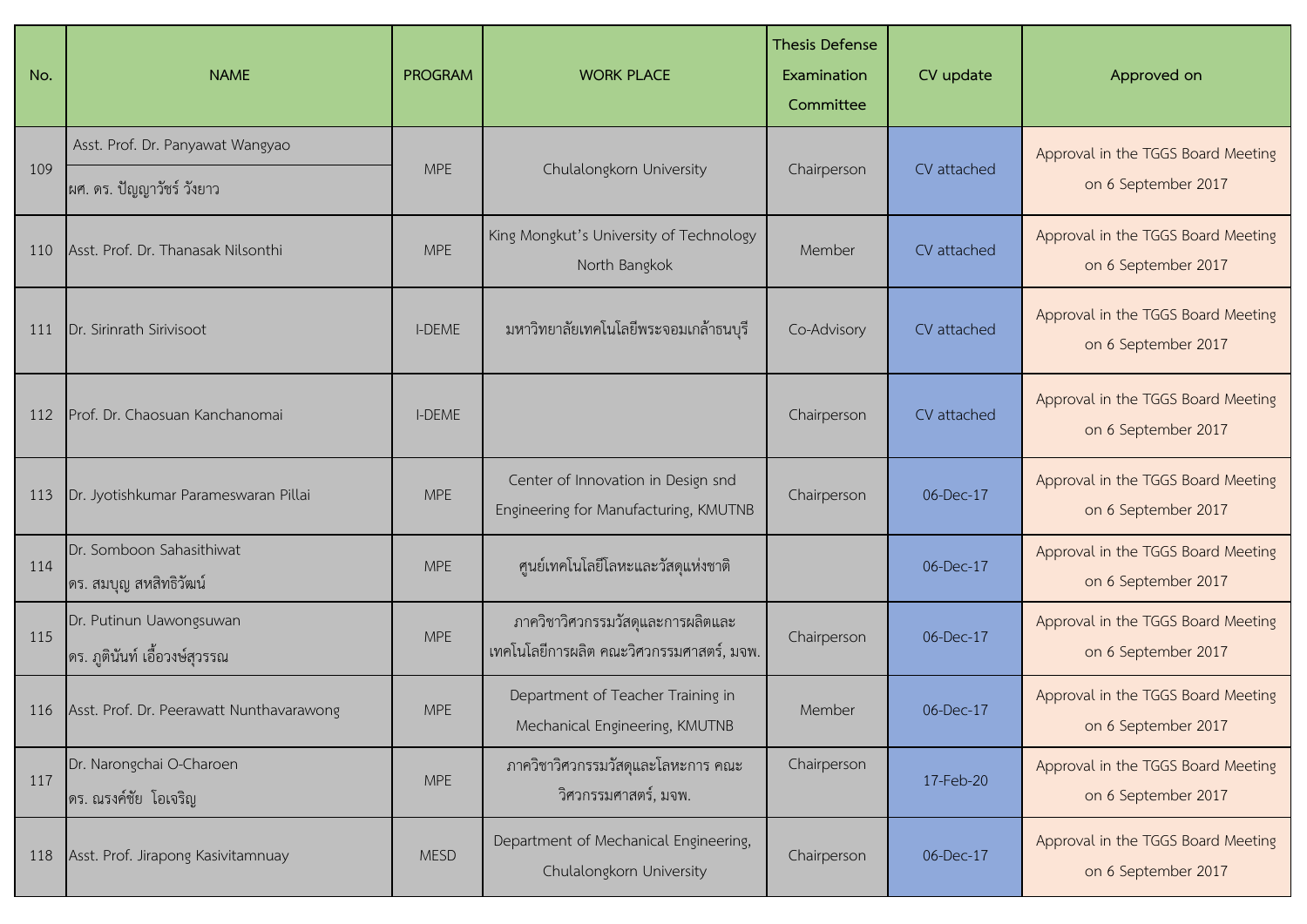| No. | <b>NAME</b>                                                         | <b>PROGRAM</b> | <b>WORK PLACE</b>                                                                                  | <b>Thesis Defense</b><br>Examination<br>Committee | CV update       | Approved on                                                     |
|-----|---------------------------------------------------------------------|----------------|----------------------------------------------------------------------------------------------------|---------------------------------------------------|-----------------|-----------------------------------------------------------------|
| 119 | Dr.Supachai Lakkam                                                  | ASAE           | Rajamangala University Technology Phra<br>Nakhon                                                   | Chairperson                                       | $10$ -Jan-18    | Approval in the TGGS Board Meeting<br>on 1/2561 10 January 2018 |
| 120 | Asst. Prof. Dr. Wanwisa Thaiwiroj                                   | <b>CE</b>      | <b>KMUTNB</b>                                                                                      | Chairperson                                       | $10$ -Jan- $18$ | Approval in the TGGS Board Meeting<br>on 1/2561 10 January 2018 |
| 121 | Dr.Danai Torrungrueng                                               | <b>CE</b>      | Innovative Electromagenetics Academy<br>of Thailand (iEMAT)                                        | Chairperson                                       | $10$ -Jan- $18$ | Approval in the TGGS Board Meeting<br>on 1/2561_10 January 2018 |
| 122 | Dr. Pitthaya jamsawang<br>ดร.พิทยา แจ่มสว่าง                        | <b>MPE</b>     | ภาควิชาวิศวกรรมโยธา คณะวิศวกรรมศาสต์<br>มหาวิทยาลัยเทคโนโลยีพระจอมเกล้าพระนคร<br>เหนือ             |                                                   | 06-Jun-18       | Approval in the TGGS Board Meeting on<br>6/2018 6 June 2018     |
| 123 | Dr.Taweechai Amornsakchai<br>ดร.ทวีชัย อมรศักดิ์ชัย                 | <b>MPE</b>     | Department of Chemistr, Faculty of<br>Science, Mahidol University                                  |                                                   | 06-Jun-18       | Approval in the TGGS Board Meeting on<br>6/2018 6 June 2018     |
| 124 | Dr.-Ing.Ekkarut Viyanit<br>ดร.เอกรัตน์ ไวยนิตย์                     | <b>MPE</b>     | National Metal and Materials Technology<br>Center (MTEC), Thailand                                 |                                                   | 01-Aug-18       | Approval in the TGGS Board Meeting<br>on 8/2018 1 Aug 2018      |
| 125 | Asst. Prof. Dr.Khajitpan Kritpolviman<br>ผศ. ดร.ขจิตพรรณ กฤตพลวิมาน | <b>CE</b>      | School of Science and Technology,<br>Sukhothai Thammathirat Open University                        |                                                   | 03-Oct-18       | Approval in the TGGS Board Meeting<br>on 10/2018 3 Oct 2018     |
| 126 | Dr. Kattareeya Taweesup<br>ดร.แคททรียา ทวีทรัพย์                    | <b>MPE</b>     | Department of Materials and Prduction<br>Technology Engineering, Faculty of<br>Engineering, KMUTNB |                                                   | 03-Oct-18       | Approval in the TGGS Board Meeting<br>on 10/2018 3 Oct 2018     |
| 127 | Asst. Prof. Dr. Anish Khan                                          | <b>MPE</b>     | Chemistry Department, Faculty of<br>Science, King Abdulaziz University                             |                                                   | 03-Oct-18       | Approval in the TGGS Board Meeting<br>on 10/2018 3 Oct 2018     |
| 128 | Asst. Prof. Dr. Mohammad Jawaid                                     | <b>MPE</b>     | Institute of Tropical Forestry and Forest<br>Products, University of Putra Malaysia                |                                                   | 03-Oct-18       | Approval in the TGGS Board Meeting<br>on 10/2018 3 Oct 2018     |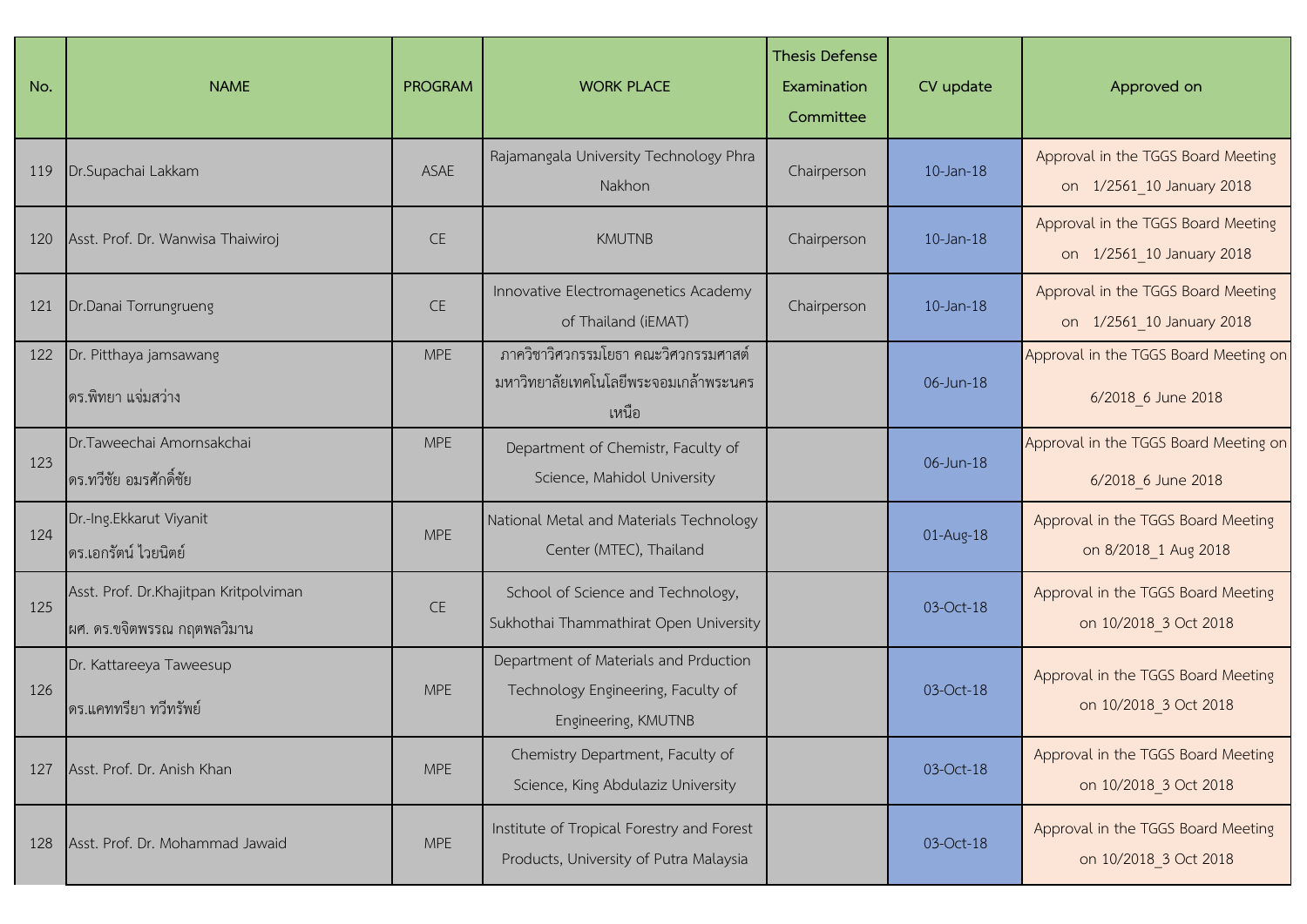| No. | <b>NAME</b>                                                                                    | <b>PROGRAM</b> | <b>WORK PLACE</b>                                                                                               | <b>Thesis Defense</b><br>Examination<br>Committee | CV update | Approved on                                                  |
|-----|------------------------------------------------------------------------------------------------|----------------|-----------------------------------------------------------------------------------------------------------------|---------------------------------------------------|-----------|--------------------------------------------------------------|
| 129 | Dr. J.T. Winowlin Jappes                                                                       | <b>MPE</b>     | School of Automotive and Mechanical<br>Engineering, Kalasalingam Academy of Research<br>and Education           |                                                   | 03-Oct-18 | Approval in the TGGS Board Meeting<br>on 10/2018 3 Oct 2018  |
| 130 | Assistant Professor Dr. Amarin Ratanavis<br>ผู้ช่วยศาสตราจารย์ ดร. อมาริน รัตนวิทย์            | <b>MPE</b>     | Department of Industrial Physics and Medical<br>Instrumentation, Faculty of Applied Science,<br><b>KMUTNB</b>   |                                                   | 03-Oct-18 | Approval in the TGGS Board Meeting<br>on 10/2018 3 Oct 2018  |
| 131 | Dr. Lida Simasatitkul<br>ี ดร.ลิดา สิมะสาธิตกุล                                                | CPE            | Department of Industrial Chemistry,<br>Faculty of Applied Science, KMUTNB                                       |                                                   | 07-Nov-18 | Approval in the TGGS Board Meeting<br>on 11/2018 7 Nov 2018  |
| 132 | Dr. Kittipong Rattanaporn<br>ี่ ดร. กิติพงษ์ รัตนาภรณ์                                         | <b>CPE</b>     | Department of Biotechnology, Faculty of<br>Agro-Industry, Kasetsart University                                  |                                                   | 07-Nov-18 | Approval in the TGGS Board Meeting<br>on 11/2018 7 Nov 2018  |
| 133 | Asst. Prof. Dr. Theerawut Phusantisampan<br>ี่ผู้ช่วยศาสตราจารย์ ดร. ธีราวุฒิ ภู่สันติสัมพันธ์ | <b>CPE</b>     | Department of Biotechnology, Faculty of<br>Applied Science, KMUTNB                                              |                                                   | 07-Nov-18 | Approval in the TGGS Board Meeting<br>on 11/2018 7 Nov 2018  |
| 134 | Asst. Prof. Dr. Apaipan Rattanapan<br>ผู้ช่วยศาสตราจารย์ ดร. อไพพรรณ รัตนพันธ์                 | <b>MPE</b>     | Department of Mechanical Engineering<br>Technology, College of industrial Technology,<br><b>KMUTNB</b>          |                                                   | 07-Nov-18 | Approval in the TGGS Board Meeting<br>on 11/2018 7 Nov 2018  |
| 135 | Dr. Wutthinan Jeamsaksiri<br>ดร. วุฒินันท์ เจียมศักดิ์ศิริ                                     | <b>MESD</b>    | National Electronics and Computer Technology<br>Center Thai Microelectronics Center (TMEC)                      |                                                   | 07-Nov-18 | Approval in the TGGS Board Meeting<br>on 11/2018 7 Nov 2018  |
| 136 | Asst. Prof. Dr. Surangsee Dechjarern<br>ผศ.ดร.สุรังศี เดชเจริญ.                                | <b>MESD</b>    | Department of Production Engineering,<br>Faculty of Engineering, KMUTNB                                         | Chairman                                          | 19-Dec-18 | Approval in the TGGS Board Meeting<br>on 12/2018 19 Dec 2018 |
| 137 | Asst. Prof. Dr. Pongsak Nimdum<br>ผศ.ดร. พงษ์ศักดิ์ นิ่มดำ                                     | <b>MESD</b>    | Department of Mechanical and Aerospace<br>Engineering, Faculty of Engineering, KMUTNB                           | Member                                            | 19-Dec-18 | Approval in the TGGS Board Meeting<br>on 12/2018 19 Dec 2018 |
| 138 | Prof. Kang Li                                                                                  | CPE            | Department of Chemical Engineering and<br>Chemical Technology, Imperial College<br>London, University of London |                                                   | 19-Dec-18 | Approval in the TGGS Board Meeting<br>on 12/2018 19 Dec 2018 |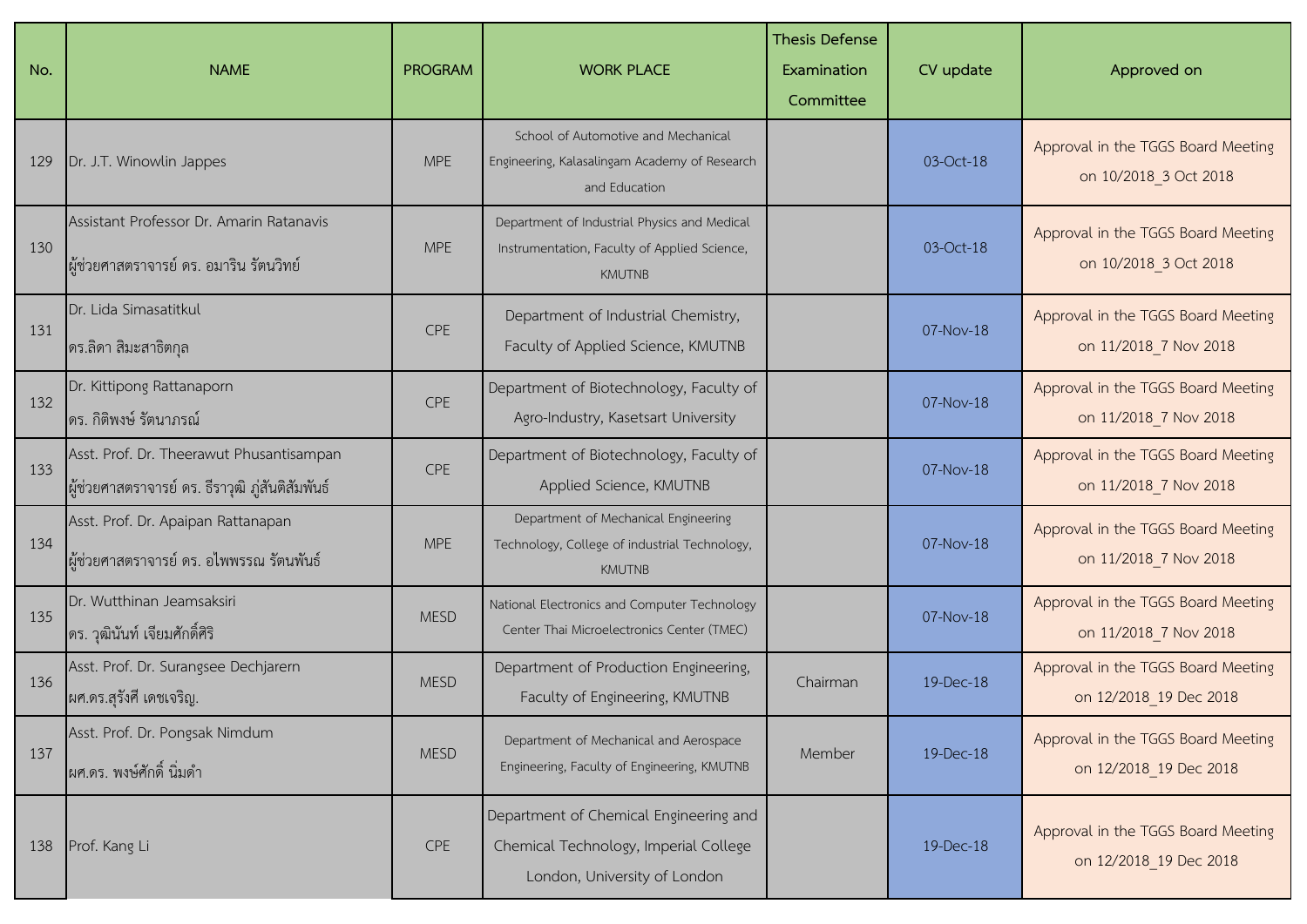| No. | <b>NAME</b>                                                                         | <b>PROGRAM</b> | <b>WORK PLACE</b>                                                                                 | <b>Thesis Defense</b><br>Examination<br>Committee | CV update | Approved on                                                |
|-----|-------------------------------------------------------------------------------------|----------------|---------------------------------------------------------------------------------------------------|---------------------------------------------------|-----------|------------------------------------------------------------|
| 139 | Asst. Prof. Weerapun Rungseevijitprapa, Dr-Ing.<br>ผศ.ดร.วีระพันธ์ รังสีวิจิตรประภา | EPE            | Department of Electrical Engineering, Faculty<br>of Engineering, Chulalongkorn University         |                                                   | 06-Feb-19 | Approval in the TGGS Board Meeting<br>on 2/2019 6 FEB 2019 |
| 140 | Assoc.Prof.Dr. Suttichai Premrudeepreechacharn<br>รศ.ดร. สุทธิชัย เปรมฤดีปรีชาชาญ   | EPE            | Department of Electrical Engineering,<br>Faculty of Engineering, Chiang mai<br>University         |                                                   | 06-Feb-19 | Approval in the TGGS Board Meeting<br>on 2/2019 6 FEB 2019 |
| 141 | Dr. Chayakorn Piyabunditkul<br>ดร.ชยากร ปิยะบัณฑิตกุล                               | <b>SSE</b>     | ISEM Company Limited (Institute of<br>Software Engineering, Improvement and<br>Quality Management |                                                   | 06-Feb-19 | Approval in the TGGS Board Meeting<br>on 2/2019 6 FEB 2019 |
| 142 | Asst. Prof. Dr. Pornsak Srisungsitthisunti<br>ผศ. ดร.พรศักดิ์ สรีสังสิทธิสันติ      | <b>MPE</b>     | Department Production Engineering,<br>Faculty of Engineering, KMUTNB                              |                                                   | 06-Mar-19 | Approval in the TGGS Board Meeting<br>on 3/2019 9 Mar 2019 |
| 143 | Professor Dr. Pitt Supaphol<br>ศาสตราจารย์ ดร.พิชญ์ ศุภผล                           | <b>I-DMPE</b>  | The Petroleum and Petrochemical<br>College, Chulalongkorn University                              |                                                   | 06-Mar-19 | Approval in the TGGS Board Meeting<br>on 3/2019 9 Mar 2019 |
| 144 | Dr.Sanjay Mavinkere Rangappa                                                        | <b>I-DMPE</b>  | RAMAIAH Institute of Technology, India                                                            |                                                   | 06-Mar-19 | Approval in the TGGS Board Meeting<br>on 3/2019 9 Mar 2019 |
| 145 | Dr.-Ing. Manop Masomtob<br>ดร.มานพ มาสมทบ                                           | EPE            | National Metal and Materials Technology<br>Center (MTEC)                                          |                                                   | 04-Apr-19 | Approval in the TGGS Board Meeting<br>on 4/2019 3 Apr 2019 |
| 146 | Assoc. Prof. Naebboon Hoonchareon<br>ุรศ. ดร.แนบบุญ หุนเจริญ                        | EPE            | Faculty of Engineering, Chlalongkorn<br>University                                                |                                                   | 04-Apr-19 | Approval in the TGGS Board Meeting<br>on 4/2019 3 Apr 2019 |
| 147 | Asst. Prof. Dr.Anusara Srisrual<br>ผศ. ดร.อนุสรา ศรีสรวล                            | <b>IDEME</b>   | Faculty of Applied Science, King<br>Mongkut's University of Technology<br>North Bangkok           |                                                   | 04-Apr-19 | Approval in the TGGS Board Meeting<br>on 4/2019 3 Apr 2019 |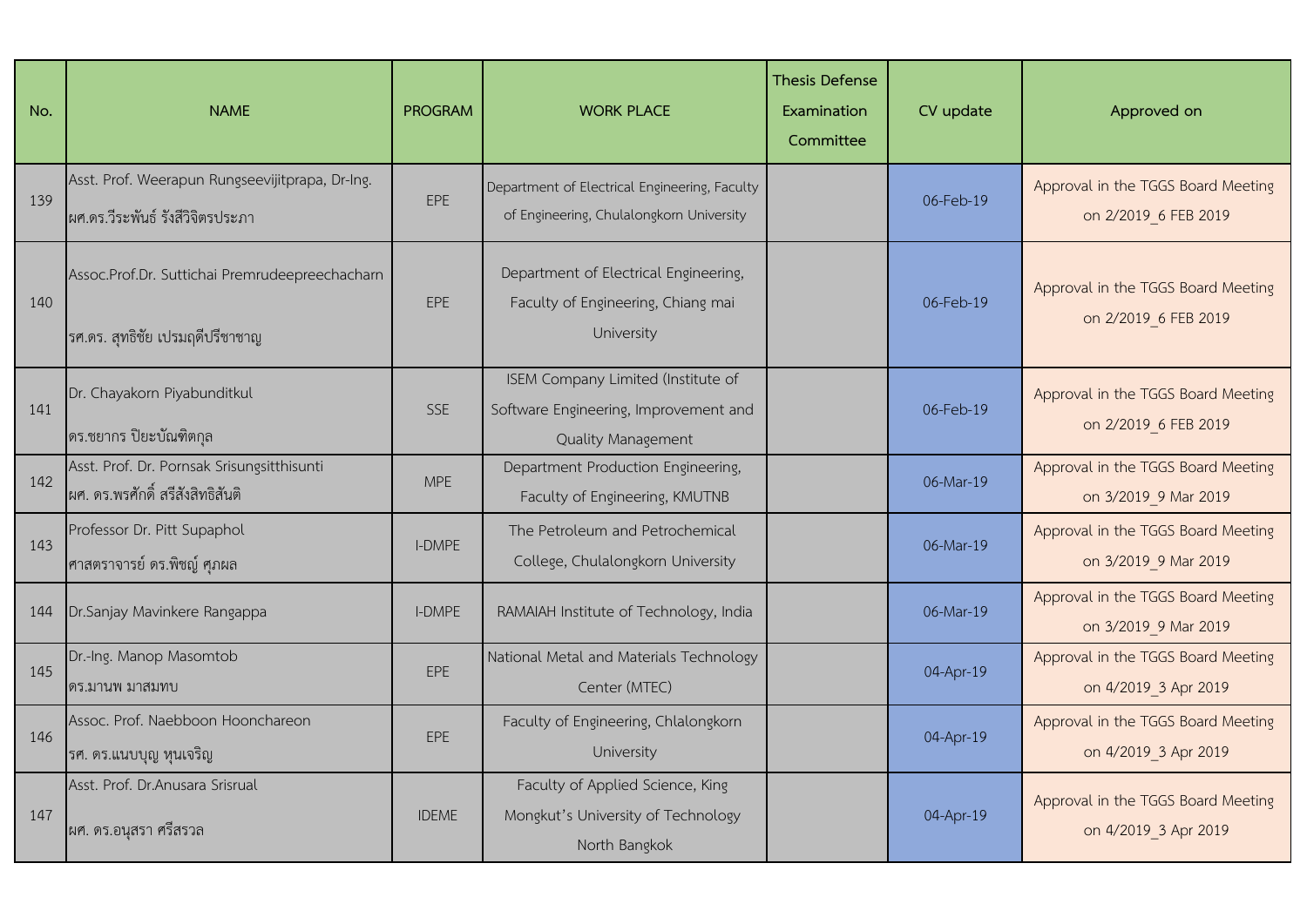| No. | <b>NAME</b>                                                                      | <b>PROGRAM</b> | <b>WORK PLACE</b>                                                                                                          | <b>Thesis Defense</b><br>Examination<br>Committee | CV update | Approved on                                                                 |
|-----|----------------------------------------------------------------------------------|----------------|----------------------------------------------------------------------------------------------------------------------------|---------------------------------------------------|-----------|-----------------------------------------------------------------------------|
| 148 | Prof. Dr.-Ing. Petr Lenfeld                                                      | <b>IDEME</b>   | Technical University of Liberec, Faculty<br>of Mechanical Engineering                                                      |                                                   | 04-Apr-19 | Approval in the TGGS Board Meeting<br>on 4/2019 3 Apr 2019                  |
| 149 | Asst. Prof. Dr. Niphat Jantharamin<br>ผู้ช่วยศาสตราจารย์ ดร. นิพัทธ์ จันทรมินทร์ | EPE            | Faculty of Engineering, Naresuan<br>University                                                                             | Chairperson                                       | 04-Apr-19 | Approval in the TGGS Board Meeting<br>on 4/2019 3 Apr 2019                  |
| 150 | Dr. Tongchana Thongtip<br>ดร.ต้องชนะ ทองทิพย์                                    | ASAE           | Faculty of Technical Education, KMUTNB                                                                                     |                                                   | 04-Apr-19 | Approval in the TGGS Board Meeting<br>on 4/2019 3 Apr 2019                  |
| 151 | Assoc. Prof. Alongkorn Pimpin<br> ผศ. ดร.อลงกรณ์ พิมพ์พิณ                        | <b>MESD</b>    | Department of Mechanical Engineering,<br>Chulalongkorn University                                                          |                                                   | 08-May-19 | Approval in the TGGS Board Meeting<br>on 5/2019_1 May 2019                  |
| 152 | Assoc. Prof. Sumet Umchid                                                        | <b>MESD</b>    | Department of Industrial Physics and<br>Medical Instrumentation, Faculty of<br>Applied Science, KMUTNB                     |                                                   | 08-May-19 | Approval in the TGGS Board Meeting<br>on 5/2019 1 May 2019                  |
| 153 | Assoc. Prof. Dr. Thirawudh Pongprayoon<br>รองศาสตราจารย์ ดร. ถิราวุธ พงศ์ประยูร  | <b>I-DMPE</b>  | Department of Chemical Engineering,<br>Faculty of Engineering, KMUTNB                                                      | Co-advisor                                        | 08-May-19 | Approval in the TGGS Board Meeting<br>on 5/2019 1 May 2019                  |
| 154 | Asst. Prof. Dr. Thanya Parametthanuwat                                           | <b>I-DEME</b>  | Department of Agricultural and<br>Engineering for Industry                                                                 |                                                   | 14-May-19 | Approval in the TGGS Board Meeting (<br>special case) on 2/2019 14 May 2019 |
| 155 | Dr. Somboon Otarawanna<br>ดร. สมบูรณ์ โอตรวรรณะ                                  | <b>MPE</b>     | National Metal and Materials Technology<br>Center (MTEC), National Science and<br>Technology Development Agency<br>(NSTDA) |                                                   | 14-May-19 | Approval in the TGGS Board Meeting (<br>special case) on 2/2019 14 May 2019 |
| 156 | Asst.Prof.Dr. Gridsada Phanomchoeng<br>ผศ.ดร.กฤษฎา พนมเชิง                       | <b>MAE</b>     | Department of Mechanical Engineering,<br>Chulalongkorn University                                                          |                                                   | 07-Aug-19 | Approval in the TGGS Board Meeting<br>on 8/2019 7 Aug 2019                  |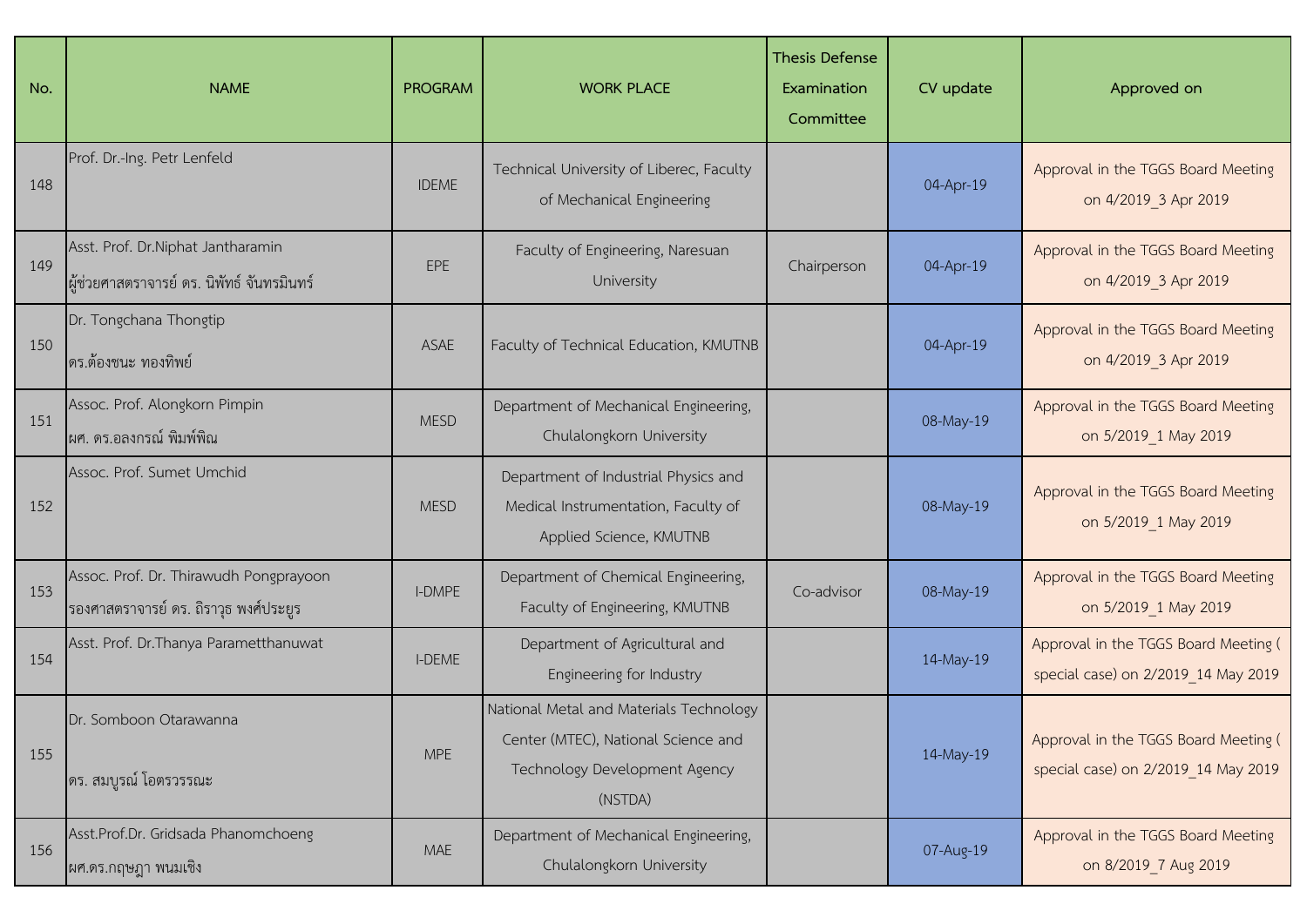| No. | <b>NAME</b>                                 | <b>PROGRAM</b> | <b>WORK PLACE</b>                                                                                                                                                                               | <b>Thesis Defense</b><br>Examination<br>Committee | CV update | Approved on                                                |
|-----|---------------------------------------------|----------------|-------------------------------------------------------------------------------------------------------------------------------------------------------------------------------------------------|---------------------------------------------------|-----------|------------------------------------------------------------|
| 157 | Asst. Prof. Dr. Thotsaphon Threrujirapapong | <b>I-DMPE</b>  | Department of Materials and Production<br>Technology Engineering, KMUTNB                                                                                                                        |                                                   | 03-Sep-19 | Approval in the TGGS Board Meeting<br>on 9/2019_4 Sep 2019 |
| 158 | Dr. Chuwong Phongcharoenpanich              | <b>IDEEE</b>   | Department of Telecommunications<br>Engineering, Faulty of Engineering, KMUITL                                                                                                                  |                                                   | 03-Sep-19 | Approval in the TGGS Board Meeting<br>on 9/2019 4 Sep 2019 |
| 159 | Assoc. Prof. Dr. Surapun Yimman             | <b>IDEEE</b>   | Faulty of Applied Science, KMUTNB                                                                                                                                                               |                                                   | 03-Sep-19 | Approval in the TGGS Board Meeting<br>on 9/2019 4 Sep 2019 |
| 160 | Assoc. Prof. Dr. Sarawut Chaimool           | <b>IDEEE</b>   | Electrical Engineering, Faculty of<br>Engineering, Khon Kaen University                                                                                                                         |                                                   | 03-Sep-19 | Approval in the TGGS Board Meeting<br>on 9/2019 4 Sep 2019 |
| 161 | Asst. Pirof. Dr. Wichan Chuaiphan           | <b>MPE</b>     | Department of Industrial Engineering,<br>Faculty of Engineering and Researcher at<br>Foundry and Metallurgical Technology<br>Transfer Center, Rajamangala University<br>of Technology (Bangkok) |                                                   | 03-Sep-19 | Approval in the TGGS Board Meeting<br>on 9/2019_4 Sep 2019 |
|     | 162 Asst. Prof. Dr. Piyorose Promdirek      | <b>MPE</b>     | Department of Material and Production<br>Technology Engineering Faculty of<br>Engineering, KMUTNB                                                                                               |                                                   | 03-Sep-19 | Approval in the TGGS Board Meeting<br>on 9/2019 4 Sep 2019 |
| 163 | Dr. Michel BEHR                             | <b>MAE</b>     | The French Institute of Science and<br>Technology for Transport Development<br>and Networks (IFSTTAR)                                                                                           |                                                   | 03-Sep-19 | Approval in the TGGS Board Meeting<br>on 9/2019 4 Sep 2019 |
|     |                                             |                |                                                                                                                                                                                                 |                                                   |           |                                                            |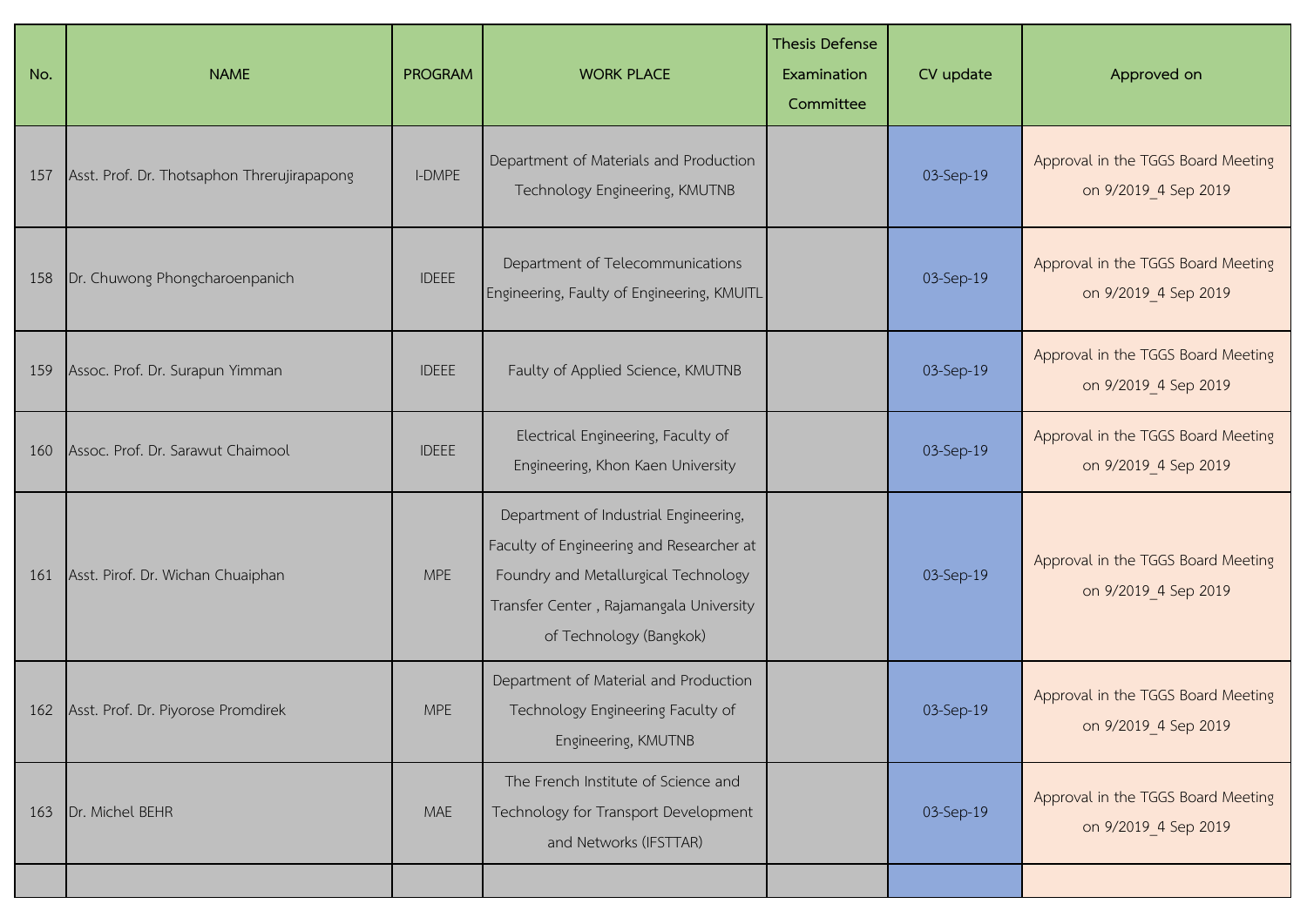| No. | <b>NAME</b>                             | <b>PROGRAM</b> | <b>WORK PLACE</b>                                                                                                                                         | <b>Thesis Defense</b><br>Examination<br>Committee | CV update | Approved on                                                                         |
|-----|-----------------------------------------|----------------|-----------------------------------------------------------------------------------------------------------------------------------------------------------|---------------------------------------------------|-----------|-------------------------------------------------------------------------------------|
| 164 | Asst. Prof. Dr. Atikorn Wongsatanawarid | <b>IDEME</b>   | Department of Mechanical Engineering<br>Faculty of Engineering, King Mongkut's<br>University of Technology Thonburi                                       |                                                   | 04-Oct-19 | Approval in the TGGS Board Meeting<br>on 10/2019_4 Oct 2019                         |
| 165 | Dr.Jirawan Niemsakul                    | <b>MPE</b>     | Management Department, Sripatum<br>University                                                                                                             | Chairperson                                       | 06-Nov-19 | Approval in the TGGS Board Meeting<br>on 11/2019 6 Nov 2019                         |
| 166 | Dr. Adam Narbudowicz                    | <b>IDEEE</b>   | Wroclaw University of Science and<br>Technology, Poland                                                                                                   |                                                   | 06-Nov-19 | Approval in the TGGS Board Meeting<br>on 11/2019 6 Nov 2019                         |
| 167 | Asst. Prof. Dr.-Ing. Sirichai Torsakul  | <b>MESD</b>    | Department of Industrial Engineering,<br>Faculty of Engineering, RMUTT                                                                                    |                                                   | 08-Nov-19 | Approval in the TGGS Board Meeting (<br>special case) on 6/2019_15 November<br>2019 |
| 168 | Dr. Pijarn Jornsanoh                    | <b>MESD</b>    | Department of Tool and Materials<br>Engineering, KMUTT                                                                                                    |                                                   | 19-May-21 | Approval in the TGGS Board Meeting (<br>special case) on 6/2019_15 November<br>2019 |
| 169 | Dr. Aungsutorn Mahittikul               | CPE            | Bangchak Corp PCL                                                                                                                                         |                                                   | 08-Nov-19 | Approval in the TGGS Board Meeting (<br>special case) on 6/2019_15 November<br>2019 |
| 170 | Assoc. Prof. Dr. Navee Chiadamrong      | <b>MPE</b>     | School of Manufacturing Systems and<br>Mechanical Engineering (MSME),<br>Sirindhorn International Institute of<br>Technology (SIIT), Thammasat University |                                                   | 05-Feb-20 | Approval in the TGGS Board Meeting<br>on 2/2020 5 Feb 2020                          |
| 171 | Dr. Paleerat Wongchampa                 | CE             | Department of Electronics Engineering<br>Technology, College of Industrial<br>Technology, KMUTNB                                                          |                                                   | 05-Feb-20 | Approval in the TGGS Board Meeting<br>on 2/2020 5 Feb 2020                          |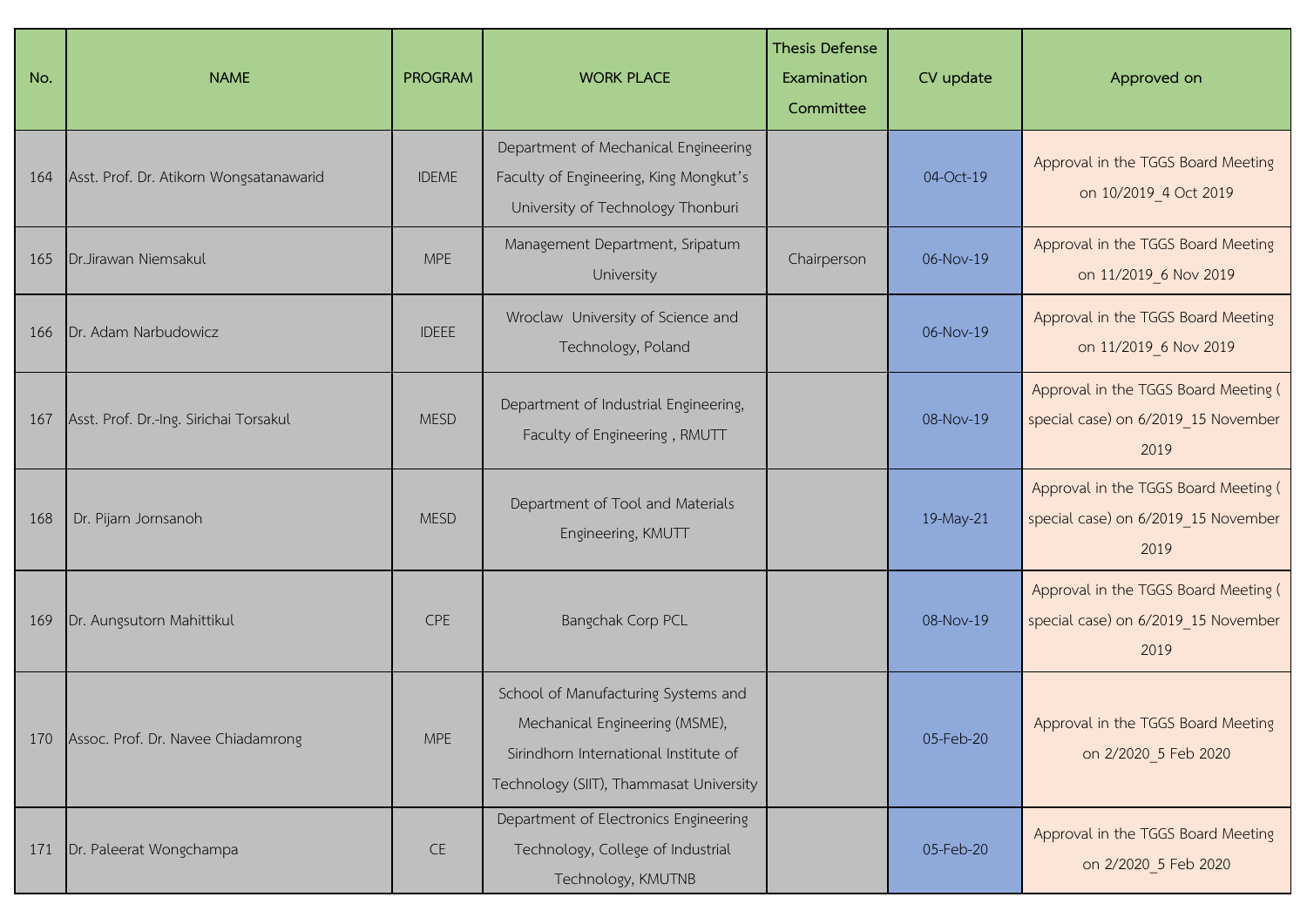| No. | <b>NAME</b>                           | <b>PROGRAM</b>     | <b>WORK PLACE</b>                                                                                                                       | <b>Thesis Defense</b><br>Examination<br>Committee | CV update   | Approved on                                                                 |
|-----|---------------------------------------|--------------------|-----------------------------------------------------------------------------------------------------------------------------------------|---------------------------------------------------|-------------|-----------------------------------------------------------------------------|
| 172 | Dr. Thanatcha Satitchantrakul         | <b>CE</b>          | Department of Elctronic Engineering<br>Technology, College of Industrial<br>Technology, KMUTNB                                          |                                                   | 05-Feb-20   | Approval in the TGGS Board Meeting<br>on 2/2020 5 Feb 2020                  |
| 173 | Dr. Nonchanutt Chudpooti              | <b>CE</b>          | Faculty of Applied Science, King<br>Mongkut's University of Technology<br>North Bangkok                                                 |                                                   | $05-Feb-20$ | Approval in the TGGS Board Meeting<br>on 2/2020 5 Feb 2020                  |
| 174 | Asst. Prof. Dr. Sumonman Niamlang     | <b>MPE</b>         | Department of Materials and<br>Metallurgical Engineering, Faculty of<br>Engineering, Rajamangala University of<br>Technology Thanyaburi |                                                   | 04-Apr-20   | Approval in the TGGS Board Meeting<br>on 3/2020 4 Mar 2020                  |
| 175 | Dr. Nuttapol Prayongpun               | <b>CSE</b>         | College of Industrial Technology, KMUTNB                                                                                                |                                                   | 04-Apr-20   | Approval in the TGGS Board Meeting<br>on 3/2020 4 Mar 2020                  |
| 177 | Asst. Prof. Dr. Channarong Banmongkol | EPE                | Department of Electrical Engineering,<br>Faculty of Engineering, Chulalongkorn<br>University                                            |                                                   | 01-Apr-20   | Approval in the TGGS Board Meeting<br>on 4/2020 1 Apr 2020                  |
| 178 | Assoc. Prof. Dr. Prayoon Surin        | <b>IDEEE (SSE)</b> | Pathumwan Institute of Technlogy                                                                                                        |                                                   | 01-Apr-20   | Approval in the TGGS Board Meeting<br>on 4/2020 1 Apr 2020                  |
| 179 | Prof. Dr. Jian Wu                     | <b>MESD</b>        | School of Energy Science and<br>Engineering, Harbin Institute of<br>Technology, Harbin, China                                           | Co-advisor                                        | 14-May-20   | Approval in the TGGS Board Meeting (<br>special case) on 2/2020 14 May 2020 |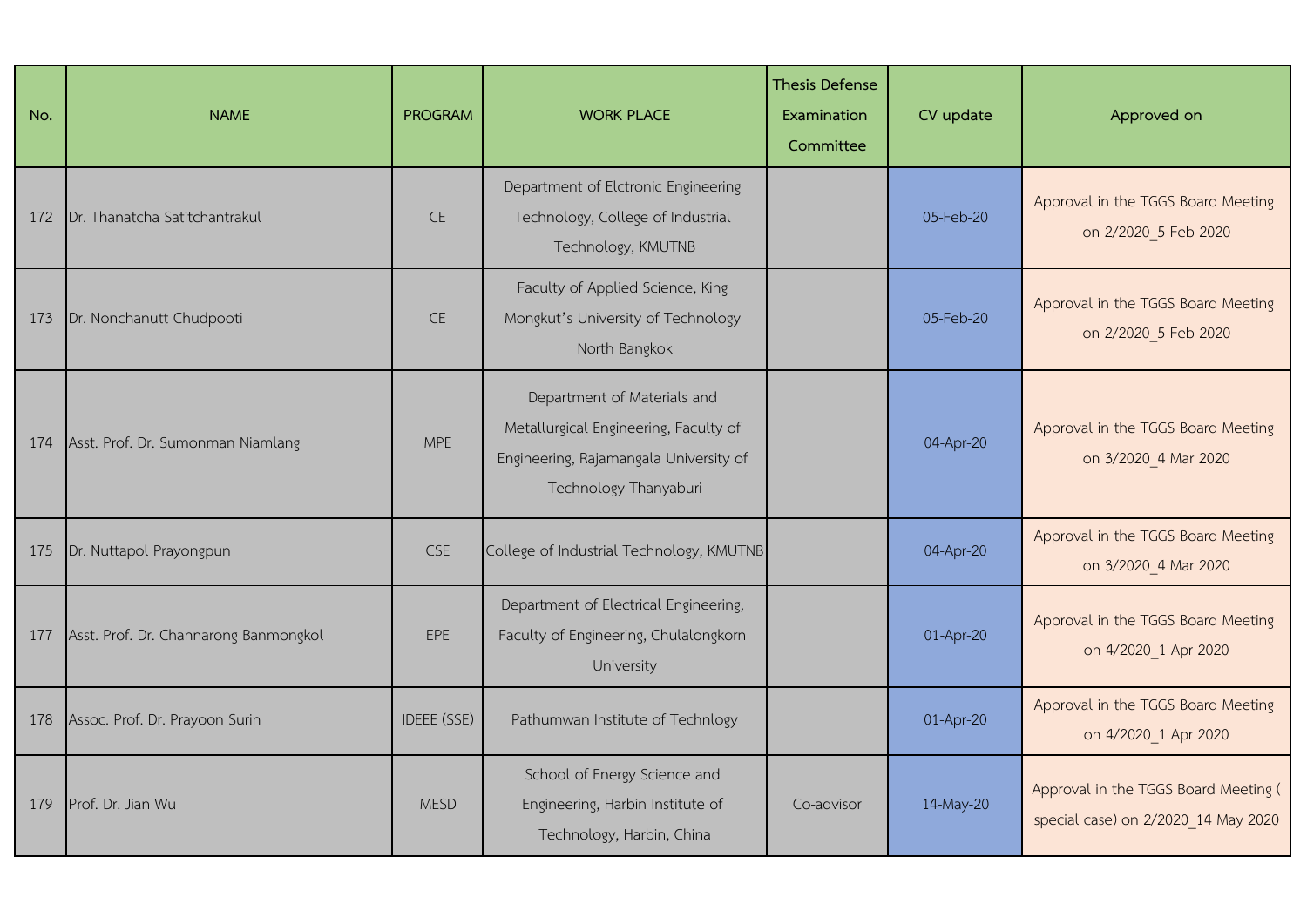| No. | <b>NAME</b>                   | <b>PROGRAM</b>         | <b>WORK PLACE</b>                                                                                      | <b>Thesis Defense</b><br>Examination<br>Committee | CV update     | Approved on                                                                 |
|-----|-------------------------------|------------------------|--------------------------------------------------------------------------------------------------------|---------------------------------------------------|---------------|-----------------------------------------------------------------------------|
| 180 | Dr. SENTHILKUMAR KRISHNASAMY  | <b>IDMPE</b>           | Center of Innovation in Design and<br>Engineering for Manufacturing (Col-DEM)                          | Member                                            | 14-May-20     | Approval in the TGGS Board Meeting (<br>special case) on 2/2020_14 May 2020 |
| 181 | Dr. Anchalee Manonukul        | <b>IDEME</b>           | <b>MTEC</b>                                                                                            | Co-advisor                                        | 28-May-20     | Approval in the TGGS Board Meeting<br>on 6/2020 4 June 2020                 |
| 182 | Dr. Hwanjit Rattanasonti      | <b>IDMAE</b><br>(MESD) | National Electronics and Computer<br>Technology Center, Thai Microelectronics<br>Center (TMEC)         | Chairman                                          | 07-Oct-20     | Approval in the TGGS Board Meeting<br>on 10/2020 7 October 2020             |
| 183 | Dr. Tongjai Chookajorn        | I-MAE (MESD)           | National Metal and<br>Materials Technology Center<br>(MTEC)                                            | Co-advisor                                        | 07-Oct-20     | Approval in the TGGS Board Meeting<br>on 10/2020 7 October 2020             |
| 184 | Dr. Thongchana Thongtip       | I-MAE (ASAE)           | Department of Teacher Training in<br>Mechanical Engineering, Faculty of<br>Technical Education, KMUTNB | Co-advisor                                        | 04-Nov-20     | Approval in the TGGS Board Meeting<br>on 11/2020 4 November 2020            |
| 185 | Dr. Prasert Chalermkarnnon    | <b>I-DMPE</b>          | National Science and Technology<br>Development Agency (NSTDA)                                          | Co-advisor                                        | 04-Nov-20     | Approval in the TGGS Board Meeting<br>on 11/2020 4 November 2020            |
| 186 | Dr. Chanin Panjapornpon       | $L$ CPE                | Department of Chemical Engineering,<br>Faculty of Engineering, Kasetsart<br>University                 | Chair Man                                         | $04 - Nov-20$ | Approval in the TGGS Board Meeting<br>on 11/2020_4 November 2020            |
| 187 | Prof. Sarawut Rimdusit, Ph.D. | <b>IDMPE</b>           | Polymer Engineering Laboratory, Department of<br>Chemical Engineering, Chulalongkorn University        | Chair Man                                         | 06-Jan-21     | Approval in the TGGS Board Meeting<br>on 1/2021 6 January 2021              |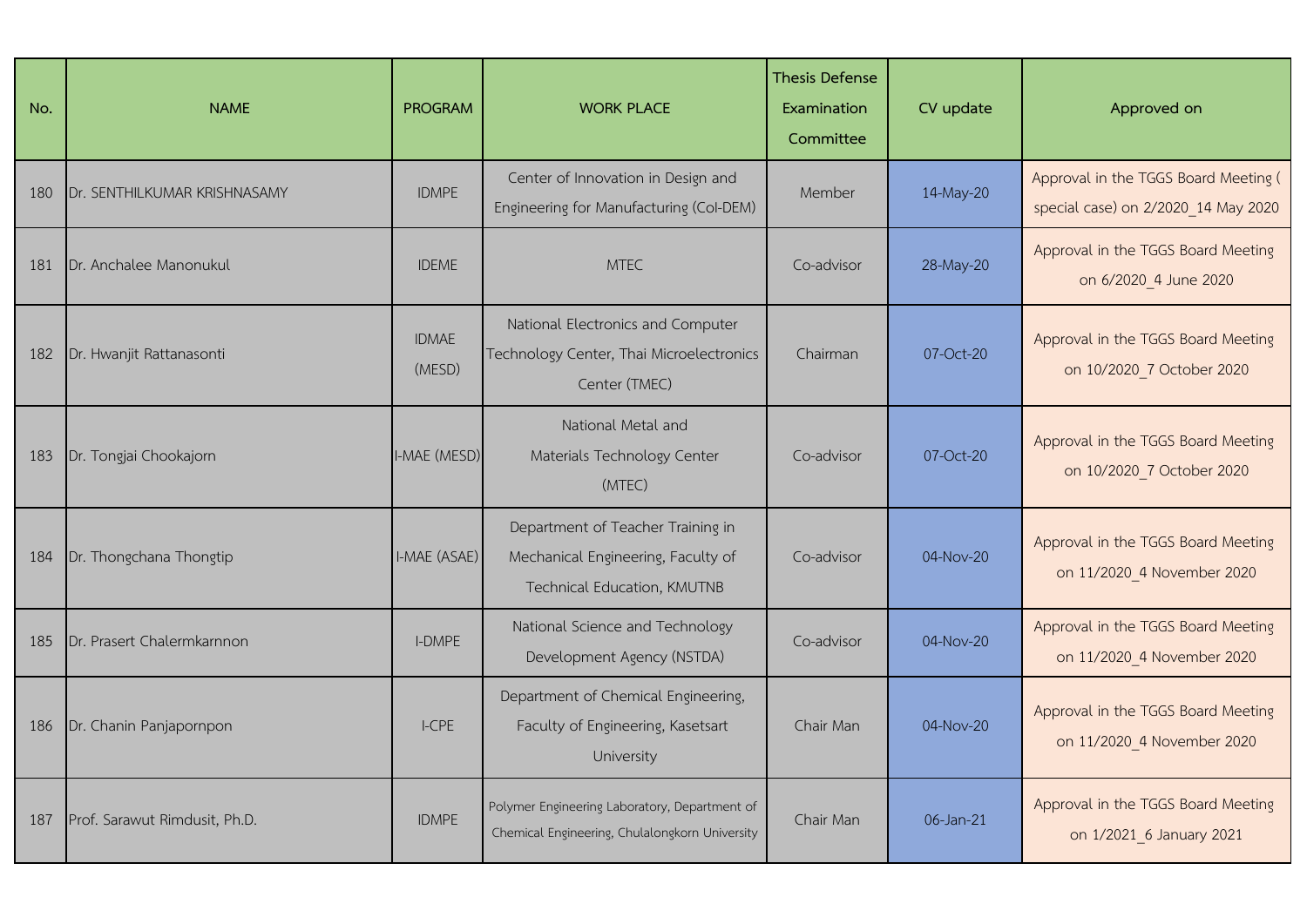| No. | <b>NAME</b>                                 | <b>PROGRAM</b>         | <b>WORK PLACE</b>                                                                       | <b>Thesis Defense</b><br>Examination<br>Committee | CV update | Approved on                                                                 |
|-----|---------------------------------------------|------------------------|-----------------------------------------------------------------------------------------|---------------------------------------------------|-----------|-----------------------------------------------------------------------------|
| 188 | Asst. Prof. Dr. Wanlop Harnnarongchai       | <b>IDMPE</b>           | Department of Materials and Production<br>Technology Engineering, KMUTNB                | Member                                            | 06-Jan-21 | Approval in the TGGS Board Meeting<br>on 1/2021 6 January 2021              |
|     | 188.1 Assoc. Prof. Dr. Vejapong Juttijudata |                        | Department of Aerospace Engineering,<br>Faculty of Engineering, Kasetsart<br>University | Chair Man                                         | 02-Feb-21 | Approval in the TGGS Board Meeting<br>on 2/2021_3 Feb 2021                  |
| 189 | Assoc. Prof. Siriroj Sirisukprasert         | I-EPE                  | Electrical Engineering, Kasetsart University                                            | Chair Man                                         | 16-Feb-21 | Approval in the TGGS Board Meeting (<br>special case) on 3/2021 16 Feb 2021 |
| 190 | Asst. Prof. Dr. Rungsinee Canyook           | I-MPE                  | Department of Materials and Production<br>Technology Engineering, KMUTNB                | Member                                            | 03-Mar-21 | Approval in the TGGS Board Meeting<br>on 3/2021 6 March 2021                |
| 191 | Assoc. Prof. Dr. Siriporn Rojananan         | <b>IDMAE</b><br>(MESD) | King Mongkut's university of Technology<br>Thonburi                                     | Chair Man                                         | 03-Mar-21 | Approval in the TGGS Board Meeting<br>on 3/2021 6 March 2021                |
| 192 | Asst. Prof. Dr. Chamras Promptmas           | <b>IDMAE</b><br>(MESD) | Department of Biomedical Engineering,<br>Faculty of Engineering, Mahidol University     | Member                                            | 03-Mar-21 | Approval in the TGGS Board Meeting<br>on 3/2021_6 March 2021                |
| 193 | Asst. Prof. Dr. Laongdaw Techawinyutham     | I-MPE                  | Department of Production Engineering,<br>Faculty of Engineering, KMUTNB                 | Co-advisor                                        | 07-Apr-21 | Approval in the TGGS Board Meeting<br>on 4/2021_7 April 2021                |
| 194 | Dr. Yotsakorn Pratumwal                     | I-MPE                  | National Metal and Materials Technology<br>Center                                       | Co-advisor                                        | 05-May-21 | Approval in the TGGS Board Meeting<br>on 5/2021 5 May 2021                  |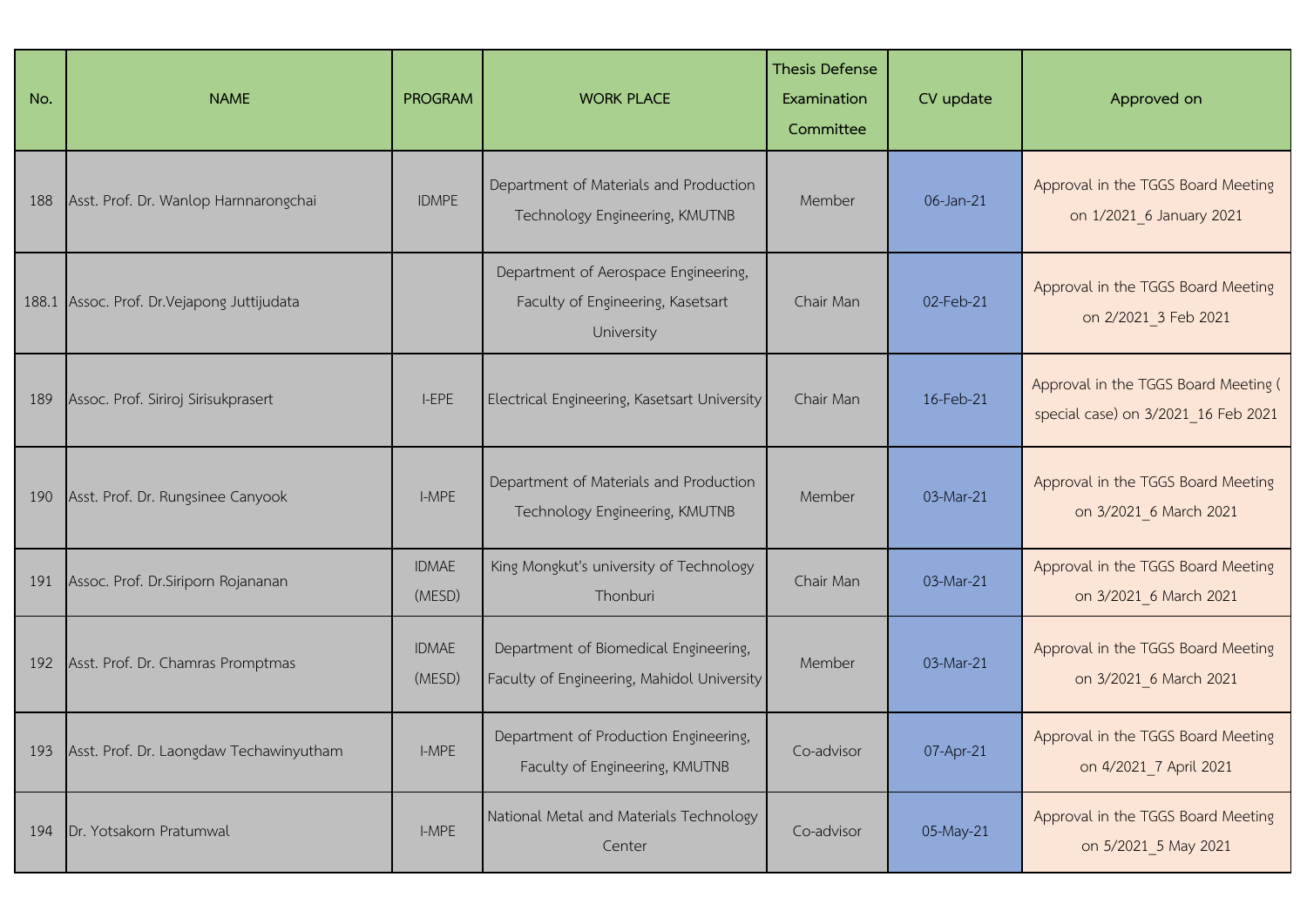| No. | <b>NAME</b>                                      | <b>PROGRAM</b> | <b>WORK PLACE</b>                                                                                                                   | <b>Thesis Defense</b><br>Examination<br>Committee | CV update | Approved on                                                   |
|-----|--------------------------------------------------|----------------|-------------------------------------------------------------------------------------------------------------------------------------|---------------------------------------------------|-----------|---------------------------------------------------------------|
| 195 | Assoc. Prof. Vitoon Uthaisangsuk, Dr.-Ing        | <b>MESD</b>    | Department of Mechanical Engineering<br>King Mongkut's University of Technology<br>Thonburi                                         | Co-advisor                                        | 05-May-21 | Approval in the TGGS Board Meeting<br>on 5/2021 5 May 2021    |
| 196 | Assoc.Prof. Dr.Chaiyachet Saivichit              | I-DEEE         | Communications Engineering section,<br>Department of Electrical<br>Engineering, Faculty of Engineering,<br>Chulalongkorn University | Chair Man                                         | 02-Jun-21 | Approval in the TGGS Board Meeting<br>on 6/2021 2 June 2021   |
| 197 | Asst. Prof. Dr. Khajitpan Makaratat Kritpolviman | I-CSE          | School of Science and Technology,<br>Sukhothai Thammathirat Open University                                                         | Chair Man                                         | 02-Jun-21 | Approval in the TGGS Board Meeting<br>on 6/2021 2 June 2021   |
| 198 | Dr. Jiratti Tengsuthiwat                         | <b>I-DMPE</b>  | Department of Mechanical Engineering<br>Technology, College of Industrial<br>Technology, KMUTNB                                     | Member                                            | 07-Jul-21 | Approval in the TGGS Board Meeting<br>on 7/2021_7 July 2021   |
| 199 | Asst. Prof. Dr. Chakaphan Ngaowthong             |                | Department of Agricultural Engineering<br>for Industry Faculty of Industrial<br>Technology and Management, KMUTNB                   | Member                                            | 07-Jul-21 | Approval in the TGGS Board Meeting<br>on 7/2021 7 July 2021   |
| 200 | Asst. Prof. Dr. Nuksit Noomwongs                 | I-MESD         | Department of Mechanical Engineering,<br>Faculty of Engineering,<br>Chulalongkorn University                                        | Chariman                                          | 07-Jul-21 | Approval in the TGGS Board Meeting<br>on 7/2021_7 July 2021   |
| 201 | Asst.Prof.Dr. Santi Chuetor                      | <b>IDCPE</b>   | Department of Chemical Engineering,<br>Faculty of Engineering, KMUTNB                                                               | Member                                            | 08-Apr-21 | Approval in the TGGS Board Meeting<br>on 8/2021_4 August 2021 |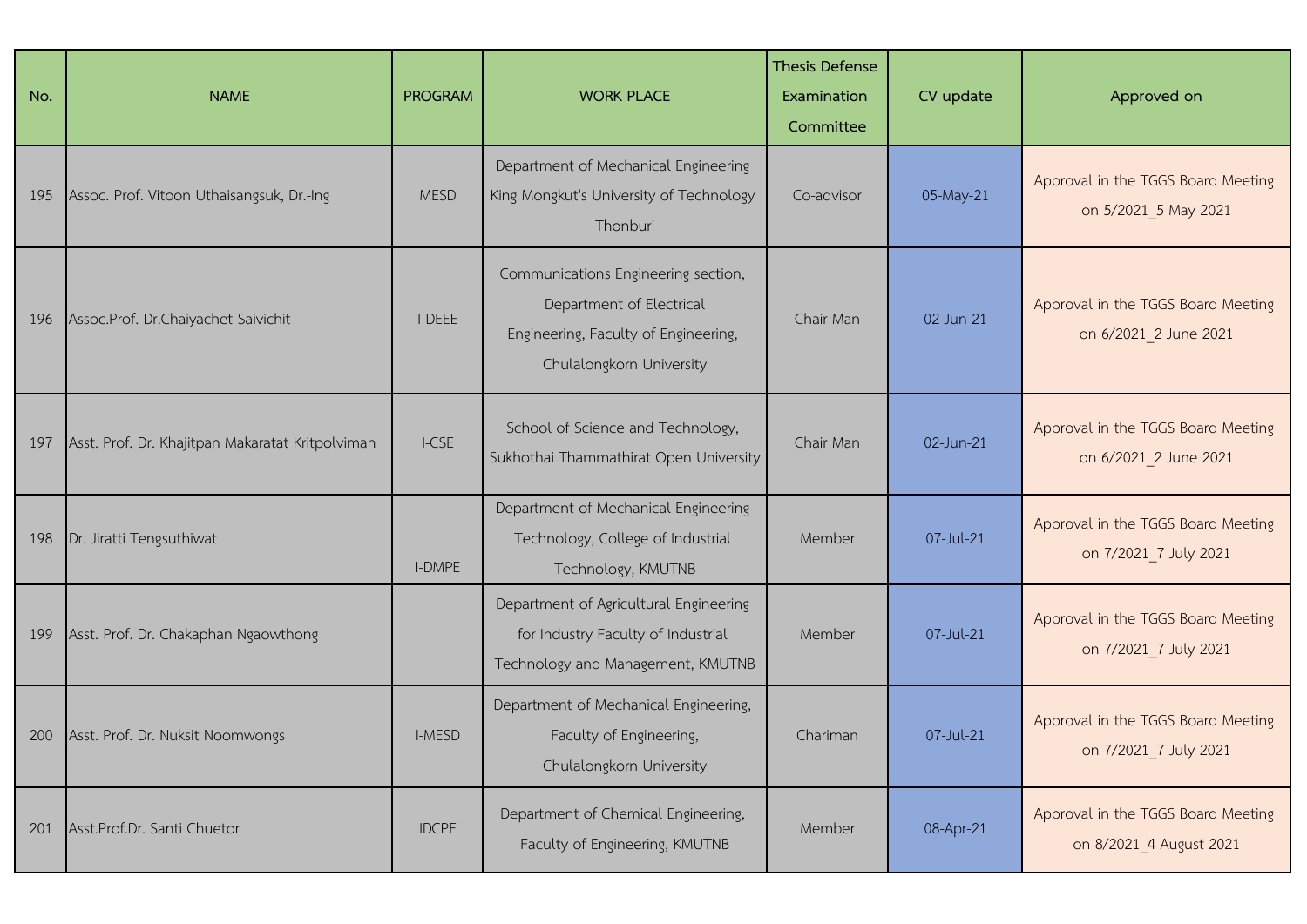| No. | <b>NAME</b>                             | <b>PROGRAM</b>      | <b>WORK PLACE</b>                                                                                                                                                                                                                   | <b>Thesis Defense</b><br>Examination<br>Committee | CV update | Approved on                                                   |
|-----|-----------------------------------------|---------------------|-------------------------------------------------------------------------------------------------------------------------------------------------------------------------------------------------------------------------------------|---------------------------------------------------|-----------|---------------------------------------------------------------|
| 202 | Univ.-Prof. Dr.-Ing. Manuel Löwer       | <b>IDMAE</b> (MESD) | Chairman, Institute for Product-Innovations (IPI),<br>Solingen<br>Head of the Department for Product Safety and<br>Quality Engineering (PSQ) University of<br>Wuppertal, School of Mechanical Engineering<br>and Safety Engineering | Member                                            | 08-Apr-21 | Approval in the TGGS Board Meeting<br>on 8/2021_4 August 2021 |
| 203 | Dr. La- or Kovavisaruch                 | <b>I-DECE</b>       | National Electronics and Computer<br><b>Technology Center</b>                                                                                                                                                                       | Member                                            | 06-Oct-21 | Approval in the TGGS Board Meeting<br>on 10/2021 6 Oct 2021   |
| 204 | Dr. Tiwat Pongthavornkamol              | <b>I-DECE</b>       | National Electronics and Computer<br>Technology Center                                                                                                                                                                              | Member                                            | 06-Oct-21 | Approval in the TGGS Board Meeting<br>on 10/2021 6 Oct 2021   |
| 205 | Dr. Kamol Kaemarungsi                   | <b>I-DECE</b>       | National Electronics and Computer<br><b>Technology Center</b>                                                                                                                                                                       | Co-advisor                                        | 06-Oct-21 | Approval in the TGGS Board Meeting<br>on 10/2021 6 Oct 2021   |
| 206 | Assoc. Prof. Dr. Adam Narbudowicz       | <b>I-DECE</b>       | Wroclaw University of Science and<br>Technology                                                                                                                                                                                     | Co-advisor                                        | 06-Oct-21 | Approval in the TGGS Board Meeting<br>on 10/2021 6 Oct 2021   |
| 207 | Dr. Thilo Steckel                       | I-SSE               | CLAAS E-Systems GmbH                                                                                                                                                                                                                | Chairman                                          | 06-Oct-21 | Approval in the TGGS Board Meeting<br>on 10/2021 6 Oct 2021   |
| 208 | Asst. Prof. Dr. Patcharapit Promoppatum | <b>IDMPE</b>        | Department of Mechanical Engineering, Faculty<br>of Engineering, King Mongkut's University<br>of Technology Thonburi (KMUTT)                                                                                                        | Member                                            | 27-Oct-21 | Approval in the TGGS Board Meeting<br>on 11/2021 3 Nov 2021   |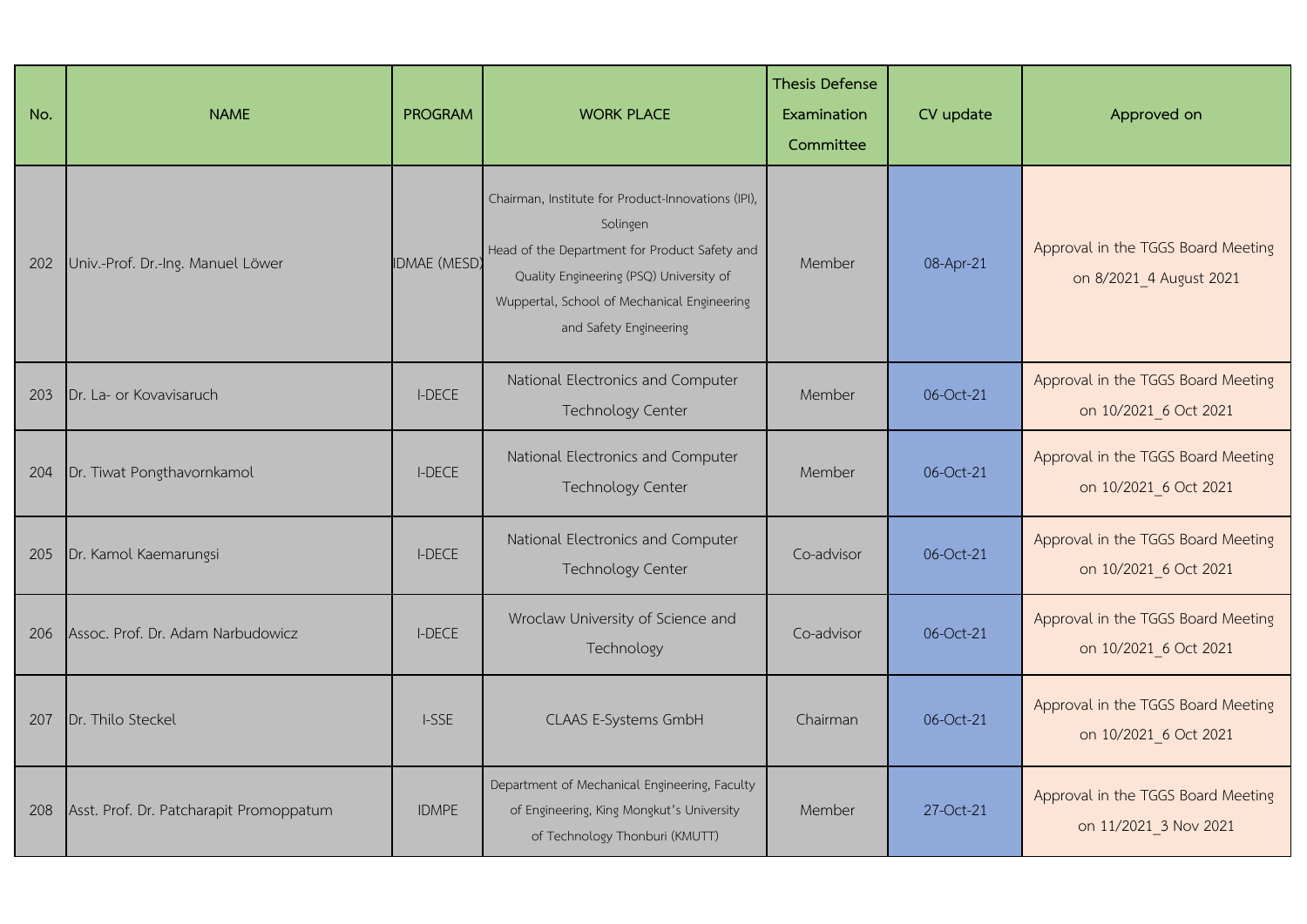| No. | <b>NAME</b>                     | <b>PROGRAM</b> | <b>WORK PLACE</b>                                                                                                                                                                           | <b>Thesis Defense</b><br>Examination<br>Committee | CV update | Approved on                                                 |
|-----|---------------------------------|----------------|---------------------------------------------------------------------------------------------------------------------------------------------------------------------------------------------|---------------------------------------------------|-----------|-------------------------------------------------------------|
| 209 | Dr. Darunee Aussawasathien      | <b>MPE</b>     | National Metal and Materials Technology<br>Center (MTEC),<br>National Science and Technology<br>Development Agency (NSTDA)                                                                  | Co-Advisor                                        | 27-Oct-21 | Approval in the TGGS Board Meeting<br>on 11/2021 3 Nov 2021 |
| 210 | Dr. Adisorn Tuantranont         | <b>MPE</b>     | Graphene and Printed Electronics<br>Research Division (GPRED)<br>National Security and Dual-use<br>Technology Center (NSD)<br>National Science and Technology<br>Development Agency (NSTDA) | Co-Advisor                                        | 27-Oct-21 | Approval in the TGGS Board Meeting<br>on 11/2021_3 Nov 2021 |
| 211 | Dr. Nutapong Somjit             | <b>I-DCPE</b>  | Pollard Institute<br>School of Electronic and Electrical<br>Engineering University of Leeds                                                                                                 | co-advisor                                        | 01-Dec-21 | Approval in the TGGS Board Meeting<br>on 12/2021 3 Nov 2021 |
| 212 | Prof. Dr.Kosin Chamnongthai     | I-DEEE         | King Mongkut's University of Technology<br>Thonburi                                                                                                                                         | Chairman                                          | 01-Dec-21 | Approval in the TGGS Board Meeting<br>on 12/2021_3 Nov 2021 |
|     | 213   Dr. Sumittra charojrochku | <b>I-DCPE</b>  | Materials for Energy Research Unit Director<br>National Metal and Materials Technology Center                                                                                               | Co advisor                                        | 27-Dec-21 | Approval in the TGGS Board Meeting<br>on 1/2022_5 Jan 2022  |
| 214 | Assoc. Prof. Hung Anh Ly        | I-DEME         | Department of Aerospace Engineering - Faculty<br>of Transportation Engineering, Ho Chi Minh City<br>University of Technology                                                                | Member                                            | 27-Dec-21 | Approval in the TGGS Board Meeting<br>on 1/2022_5 Jan 2022  |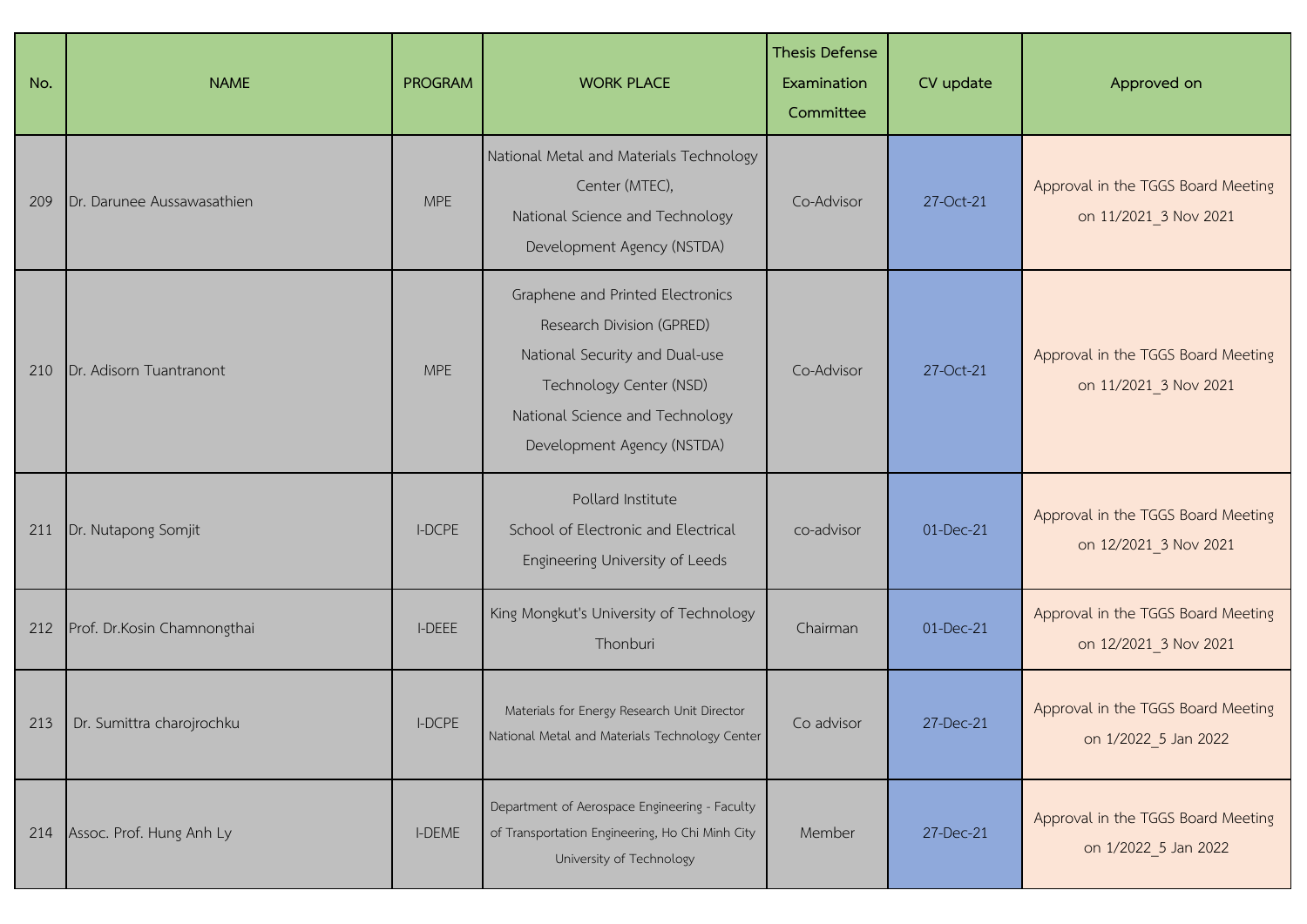| No. | <b>NAME</b>                           | <b>PROGRAM</b> | <b>WORK PLACE</b>                                                                                                                                                                                       | <b>Thesis Defense</b><br>Examination<br>Committee | CV update | Approved on                                                   |
|-----|---------------------------------------|----------------|---------------------------------------------------------------------------------------------------------------------------------------------------------------------------------------------------------|---------------------------------------------------|-----------|---------------------------------------------------------------|
| 215 | Dr. S. Indran                         | I-DMPE         | Natural Composites Research Group Lab, King<br>Mongkut's University of Technology North<br>Bangkok                                                                                                      | Co-advisor                                        | 02-Feb-22 | Approval in the TGGS Board Meeting<br>on 2/2022 2 Feb 2022    |
| 216 | Dr. Sanchai Kuboon                    | <b>I-DMPE</b>  | National Nanotechnology Center (NANOTEC),<br>National Science and Technology Development<br>Agency (NSTDA)                                                                                              | Member                                            | 02-Feb-22 | Approval in the TGGS Board Meeting<br>on 2/2022 2 Feb 2022    |
| 217 | Dr. Chiwat Prapainainar               | I-DMPE         | Department of Chemical Engineering, Faculty of<br>Engineering, KMUTNB                                                                                                                                   | Member                                            | 02-Feb-22 | Approval in the TGGS Board Meeting<br>on 2/2022_2 Feb 2022    |
| 218 | Asst. Prof. Dr. Parinya Khongprom     | I-DMPE         | Department of Chemical Engineering,<br>Faculty of Engineering, Prince of Songkla<br>University, Hatyai Campus                                                                                           | Member                                            | 02-Feb-22 | Approval in the TGGS Board Meeting<br>on 2/2022 2 Feb 2022    |
| 219 | Asst. Prof. Dr. CHAYATHACH PHUAKSAMAN | I-MPE          | Head of Department, Department of Industrial<br>Engineering, Faculty of<br>Engineering, KMUTNB                                                                                                          | Member                                            | 02-Mar-22 | Approval in the TGGS Board Meeting<br>on 3/2022_2 March 2022  |
| 220 | Dr. Sirichai Leelachao                | I-MPE          | Department of Metallurgical Engineering, Faculty<br>of Engineering,<br>Chulalongkorn University                                                                                                         | Chairman                                          | 30-Mar-22 | Approval in the TGGS Board Meeting<br>on 4/2022_30 March 2022 |
| 221 | DR. SEONG KWAN RHEE, Ph.D.            | <b>I-DMPE</b>  | President, SKR Consulting LLC.<br>2006 - 2016; Executive Technical Advisor<br>(brakes/friction materials) at Hyundai Mobis<br>R&D<br>KB Autosys in Korea, and many other companies<br>around the globe. | co-advisor                                        | 30-Mar-22 | Approval in the TGGS Board Meeting<br>on 4/2022 30 March 2022 |
| 222 | Prof. Boonchai Techaumnat, D.Eng      | <b>I-DECE</b>  | Professor at Department of Electrical<br>Engineering, Chulalongkorn University                                                                                                                          | Member                                            | 30-Mar-22 | Approval in the TGGS Board Meeting<br>on 4/2022 30 March 2022 |